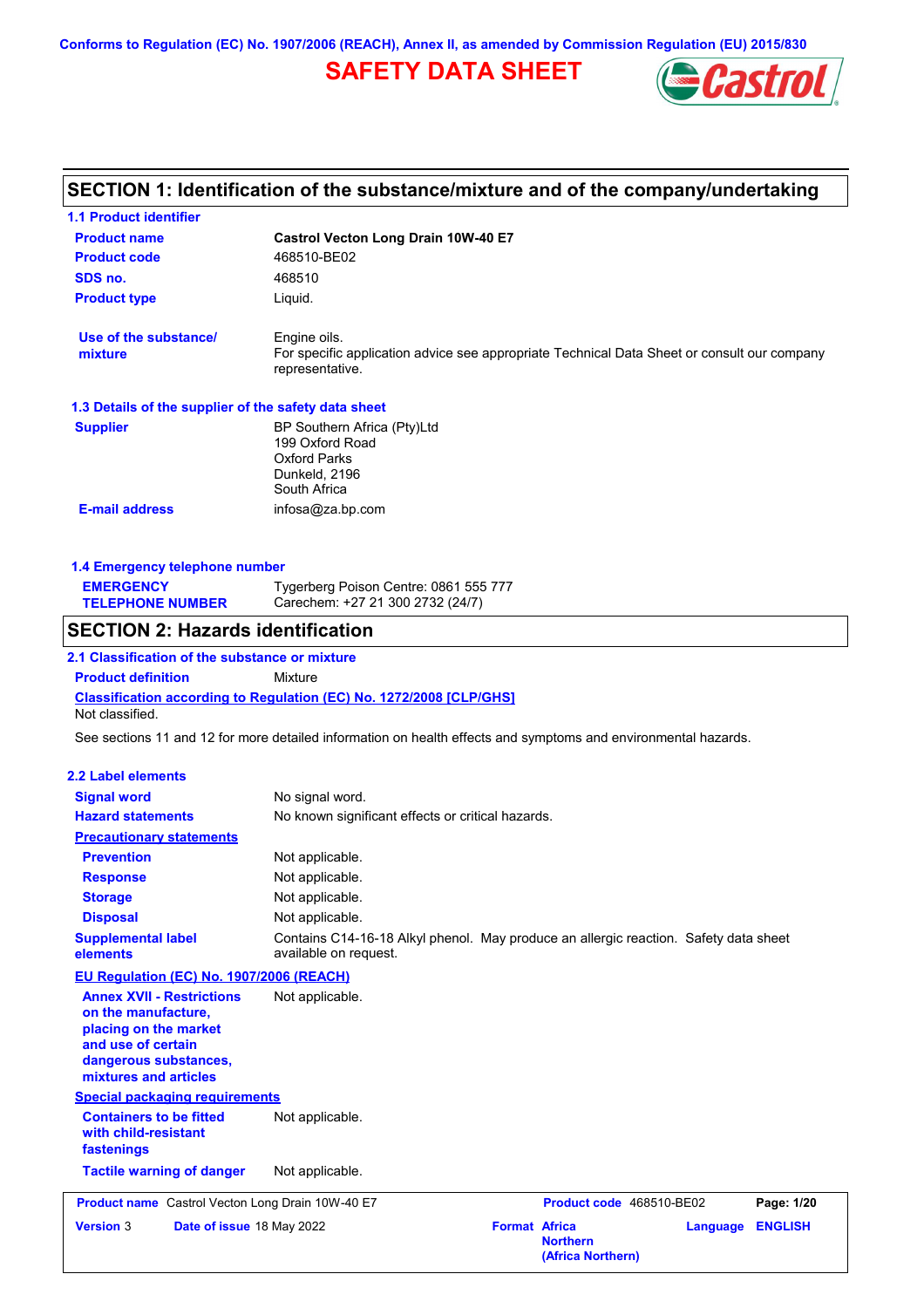# **SECTION 2: Hazards identification**

| 2.3 Other hazards                                                                                                        |                                                                                                                                                                                                                                                                                                                                                                        |
|--------------------------------------------------------------------------------------------------------------------------|------------------------------------------------------------------------------------------------------------------------------------------------------------------------------------------------------------------------------------------------------------------------------------------------------------------------------------------------------------------------|
| <b>Results of PBT and vPvB</b><br>assessment                                                                             | Product does not meet the criteria for PBT or vPvB according to Regulation (EC) No. 1907/2006.<br>Annex XIII.                                                                                                                                                                                                                                                          |
| <b>Product meets the criteria</b><br>for PBT or vPvB according<br>to Regulation (EC) No.<br><b>1907/2006, Annex XIII</b> | This mixture does not contain any substances that are assessed to be a PBT or a vPvB.                                                                                                                                                                                                                                                                                  |
| Other hazards which do<br>not result in classification                                                                   | Defatting to the skin.<br>USED ENGINE OILS<br>Used engine oil may contain hazardous components which have the potential to cause skin<br>cancer.<br>See Toxicological Information, section 11 of this Safety Data Sheet.<br>Experimental data on one or more of the components has been used to determine all or part of<br>the hazard classification of this product. |

# **SECTION 3: Composition/information on ingredients**

#### **3.2 Mixtures**

**Product definition**

**Mixture** 

Highly refined base oil (IP 346 DMSO extract < 3%). Proprietary performance additives.

| <b>Product/ingredient</b><br>name                                        | <b>Identifiers</b>                                                                   | $\%$ | <b>Regulation (EC) No.</b><br>1272/2008 [CLP]                             | <b>Type</b> |
|--------------------------------------------------------------------------|--------------------------------------------------------------------------------------|------|---------------------------------------------------------------------------|-------------|
| Distillates (petroleum), hydrotreated<br>heavy paraffinic                | REACH #: 01-2119484627-25<br>EC: 265-157-1<br>CAS: 64742-54-7<br>Index: 649-467-00-8 | ≤5   | Asp. Tox. 1, H304                                                         | $[1]$       |
| zinc bis[O-(6-methylheptyl)] bis[O-(sec-<br>butyl)] bis(dithiophosphate) | REACH #: 01-2119543726-33<br>EC: 298-577-9<br>CAS: 93819-94-4                        | 2.5  | <b>Skin Irrit. 2. H315</b><br>Eye Dam. 1, H318<br>Aquatic Chronic 2, H411 | $[1]$       |
| C14-16-18 Alkyl phenol                                                   | REACH #: 01-2119498288-19                                                            | ≤3   | Skin Sens. 1B, H317<br>STOT RE 2. H373                                    | $[1]$       |

#### **See Section 16 for the full text of the H statements declared above.**

#### Type

[1] Substance classified with a health or environmental hazard

[2] Substance with a workplace exposure limit

[3] Substance meets the criteria for PBT according to Regulation (EC) No. 1907/2006, Annex XIII

[4] Substance meets the criteria for vPvB according to Regulation (EC) No. 1907/2006, Annex XIII

[5] Substance of equivalent concern

[6] Additional disclosure due to company policy

Occupational exposure limits, if available, are listed in Section 8.

### **SECTION 4: First aid measures**

#### **4.1 Description of first aid measures**

| Eye contact                       | In case of contact, immediately flush eyes with plenty of water for at least 15 minutes. Eyelids<br>should be held away from the eyeball to ensure thorough rinsing. Check for and remove any<br>contact lenses. Get medical attention. |
|-----------------------------------|-----------------------------------------------------------------------------------------------------------------------------------------------------------------------------------------------------------------------------------------|
| <b>Skin contact</b>               | Wash skin thoroughly with soap and water or use recognised skin cleanser. Remove<br>contaminated clothing and shoes. Wash clothing before reuse. Clean shoes thoroughly before<br>reuse. Get medical attention if irritation develops.  |
| <b>Inhalation</b>                 | If inhaled, remove to fresh air. Get medical attention if symptoms occur.                                                                                                                                                               |
| <b>Ingestion</b>                  | Do not induce vomiting unless directed to do so by medical personnel. Get medical attention if<br>symptoms occur.                                                                                                                       |
| <b>Protection of first-aiders</b> | No action shall be taken involving any personal risk or without suitable training. It may be<br>dangerous to the person providing aid to give mouth-to-mouth resuscitation.                                                             |

#### **4.2 Most important symptoms and effects, both acute and delayed**

See Section 11 for more detailed information on health effects and symptoms.

#### **Potential acute health effects**

| <b>Inhalation</b> | Vapour inhalation under ambient conditions is not normally a problem due to low vapour<br>pressure. |
|-------------------|-----------------------------------------------------------------------------------------------------|
| <b>Ingestion</b>  | No known significant effects or critical hazards.                                                   |

|                  | <b>Product name</b> Castrol Vecton Long Drain 10W-40 E7 |                      | <b>Product code</b> 468510-BE02      |                         | Page: 2/20 |
|------------------|---------------------------------------------------------|----------------------|--------------------------------------|-------------------------|------------|
| <b>Version 3</b> | Date of issue 18 May 2022                               | <b>Format Africa</b> | <b>Northern</b><br>(Africa Northern) | <b>Language ENGLISH</b> |            |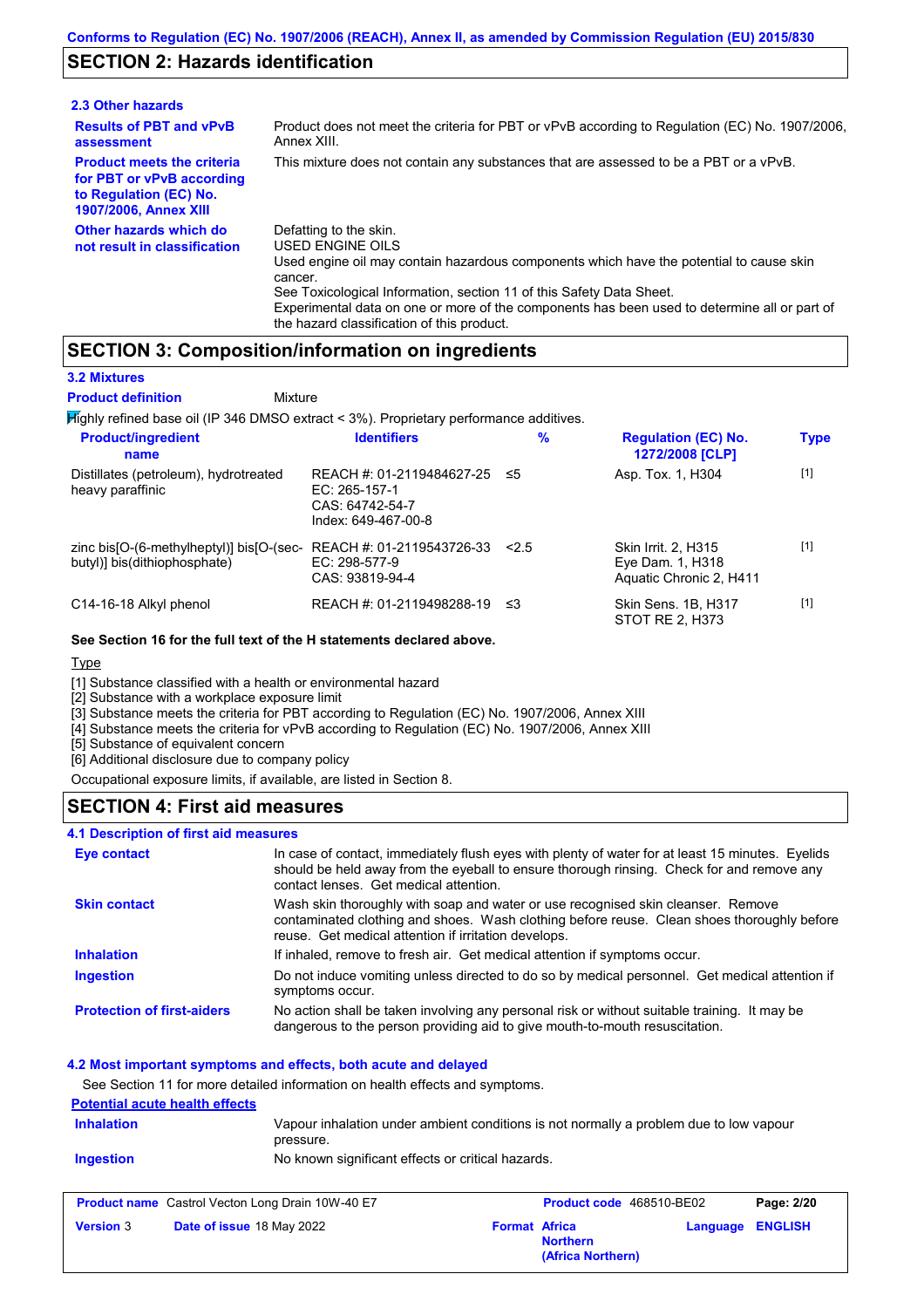# **Conforms to Regulation (EC) No. 1907/2006 (REACH), Annex II, as amended by Commission Regulation (EU) 2015/830**

# **SECTION 4: First aid measures**

| <b>Skin contact</b> | Defatting to the skin. May cause skin dryness and irritation. Not considered a skin sensitizer.<br>Based on data available for this or related materials. |
|---------------------|-----------------------------------------------------------------------------------------------------------------------------------------------------------|
| Eye contact         | Not classified as an eye irritant. Based on data available for this or related materials.                                                                 |
|                     | Delayed and immediate effects as well as chronic effects from short and long-term exposure                                                                |
| <b>Inhalation</b>   | Overexposure to the inhalation of airborne droplets or aerosols may cause irritation of the<br>respiratory tract.                                         |
| <b>Ingestion</b>    | Ingestion of large quantities may cause nausea and diarrhoea.                                                                                             |
| <b>Skin contact</b> | Prolonged or repeated contact can defat the skin and lead to irritation and/or dermatitis.                                                                |
| Eye contact         | Potential risk of transient stinging or redness if accidental eye contact occurs.                                                                         |
|                     |                                                                                                                                                           |

### **4.3 Indication of any immediate medical attention and special treatment needed**

| <b>Notes to physician</b>                                 | Treatment should in general be symptomatic and directed to relieving any effects.                                                                                                                                                                                                                                                                                 |  |  |  |
|-----------------------------------------------------------|-------------------------------------------------------------------------------------------------------------------------------------------------------------------------------------------------------------------------------------------------------------------------------------------------------------------------------------------------------------------|--|--|--|
| <b>SECTION 5: Firefighting measures</b>                   |                                                                                                                                                                                                                                                                                                                                                                   |  |  |  |
| 5.1 Extinguishing media                                   |                                                                                                                                                                                                                                                                                                                                                                   |  |  |  |
| <b>Suitable extinguishing</b><br>media                    | In case of fire, use foam, dry chemical or carbon dioxide extinguisher or spray.                                                                                                                                                                                                                                                                                  |  |  |  |
| <b>Unsuitable extinguishing</b><br>media                  | Do not use water jet. The use of a water jet may cause the fire to spread by splashing the<br>burning product.                                                                                                                                                                                                                                                    |  |  |  |
| 5.2 Special hazards arising from the substance or mixture |                                                                                                                                                                                                                                                                                                                                                                   |  |  |  |
| <b>Hazards from the</b><br>substance or mixture           | In a fire or if heated, a pressure increase will occur and the container may burst.                                                                                                                                                                                                                                                                               |  |  |  |
| <b>Hazardous combustion</b>                               | Combustion products may include the following:                                                                                                                                                                                                                                                                                                                    |  |  |  |
| products                                                  | carbon oxides (CO, CO <sub>2</sub> ) (carbon monoxide, carbon dioxide)                                                                                                                                                                                                                                                                                            |  |  |  |
| <b>5.3 Advice for firefighters</b>                        |                                                                                                                                                                                                                                                                                                                                                                   |  |  |  |
| <b>Special precautions for</b><br>fire-fighters           | No action shall be taken involving any personal risk or without suitable training. Promptly<br>isolate the scene by removing all persons from the vicinity of the incident if there is a fire.                                                                                                                                                                    |  |  |  |
| <b>Special protective</b><br>equipment for fire-fighters  | Fire-fighters should wear appropriate protective equipment and self-contained breathing<br>apparatus (SCBA) with a full face-piece operated in positive pressure mode. Clothing for fire-<br>fighters (including helmets, protective boots and gloves) conforming to European standard EN<br>469 will provide a basic level of protection for chemical incidents. |  |  |  |

# **SECTION 6: Accidental release measures**

|                                                                                                                                                                                                                                                                                                                                                                       | 6.1 Personal precautions, protective equipment and emergency procedures                                                                                                                                                                                                                                                                                                              |  |  |  |
|-----------------------------------------------------------------------------------------------------------------------------------------------------------------------------------------------------------------------------------------------------------------------------------------------------------------------------------------------------------------------|--------------------------------------------------------------------------------------------------------------------------------------------------------------------------------------------------------------------------------------------------------------------------------------------------------------------------------------------------------------------------------------|--|--|--|
| No action shall be taken involving any personal risk or without suitable training. Evacuate<br>For non-emergency<br>surrounding areas. Keep unnecessary and unprotected personnel from entering. Do not touch<br>personnel<br>or walk through spilt material. Floors may be slippery; use care to avoid falling. Put on<br>appropriate personal protective equipment. |                                                                                                                                                                                                                                                                                                                                                                                      |  |  |  |
| For emergency responders                                                                                                                                                                                                                                                                                                                                              | Entry into a confined space or poorly ventilated area contaminated with vapour, mist or fume is<br>extremely hazardous without the correct respiratory protective equipment and a safe system of<br>work. Wear self-contained breathing apparatus. Wear a suitable chemical protective suit.<br>Chemical resistant boots. See also the information in "For non-emergency personnel". |  |  |  |
| <b>6.2 Environmental</b><br>precautions                                                                                                                                                                                                                                                                                                                               | Avoid dispersal of spilt material and runoff and contact with soil, waterways, drains and sewers.<br>Inform the relevant authorities if the product has caused environmental pollution (sewers,<br>waterways, soil or air).                                                                                                                                                          |  |  |  |
| 6.3 Methods and material for containment and cleaning up                                                                                                                                                                                                                                                                                                              |                                                                                                                                                                                                                                                                                                                                                                                      |  |  |  |
| <b>Small spill</b>                                                                                                                                                                                                                                                                                                                                                    | Stop leak if without risk. Move containers from spill area. Absorb with an inert material and<br>place in an appropriate waste disposal container. Dispose of via a licensed waste disposal<br>contractor.                                                                                                                                                                           |  |  |  |
| Large spill                                                                                                                                                                                                                                                                                                                                                           | Stop leak if without risk. Move containers from spill area. Prevent entry into sewers, water<br>courses, basements or confined areas. Contain and collect spillage with non-combustible,<br>absorbent material e.g. sand, earth, vermiculite or diatomaceous earth and place in container                                                                                            |  |  |  |

| <b>Product name</b> Castrol Vecton Long Drain 10W-40 E7 |                      | Product code 468510-BE02             |                         | Page: 3/20 |
|---------------------------------------------------------|----------------------|--------------------------------------|-------------------------|------------|
| Date of issue 18 May 2022<br><b>Version 3</b>           | <b>Format Africa</b> | <b>Northern</b><br>(Africa Northern) | <b>Language ENGLISH</b> |            |

for disposal according to local regulations. Dispose of via a licensed waste disposal contractor.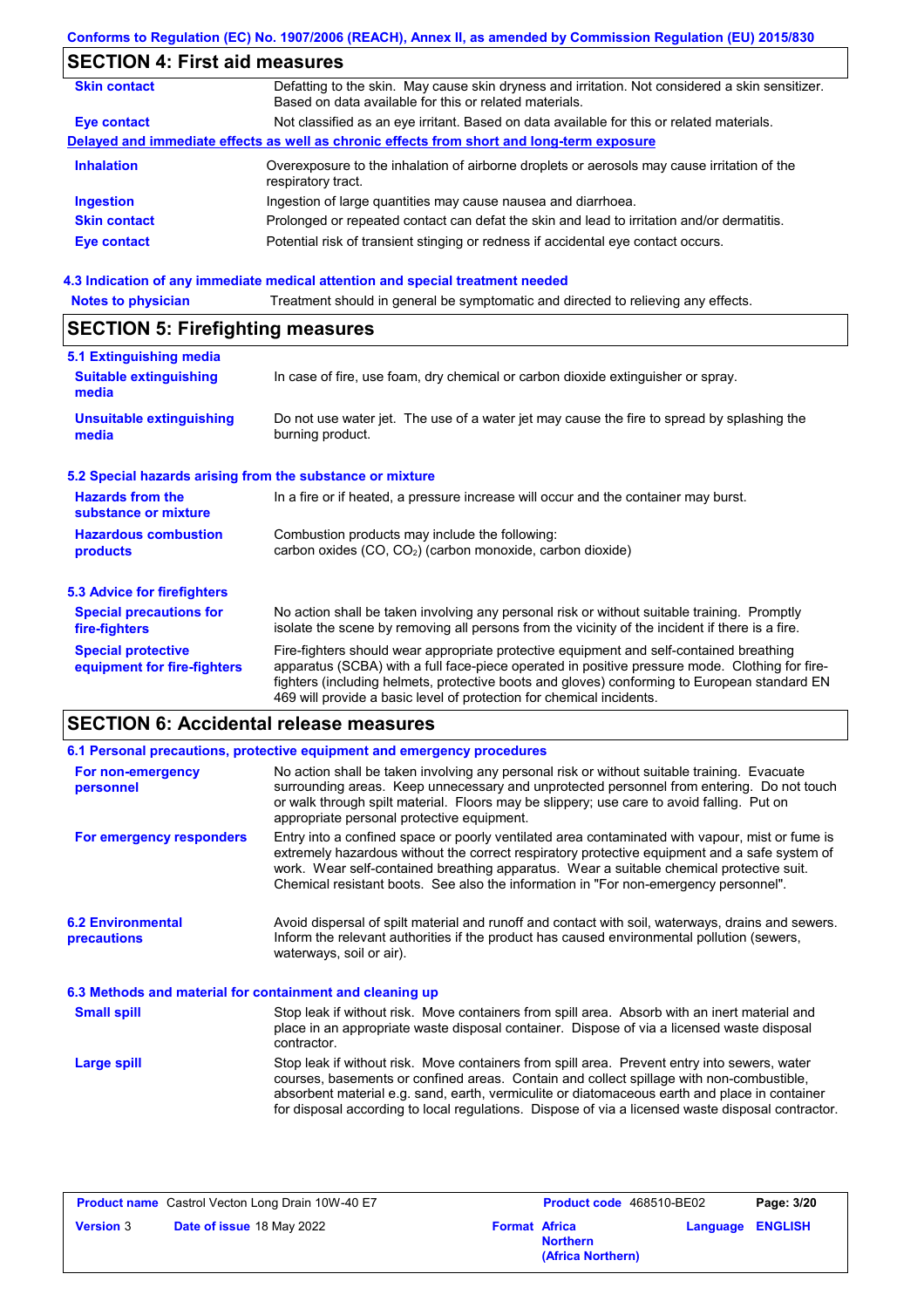# **SECTION 6: Accidental release measures**

| 6.4 Reference to other | See Section 1 for emergency contact information.                            |
|------------------------|-----------------------------------------------------------------------------|
| sections               | See Section 5 for firefighting measures.                                    |
|                        | See Section 8 for information on appropriate personal protective equipment. |
|                        | See Section 12 for environmental precautions.                               |
|                        | See Section 13 for additional waste treatment information.                  |
|                        |                                                                             |

# **SECTION 7: Handling and storage**

| 7.1 Precautions for safe handling                                                    |                                                                                                                                                                                                                                                                                                                                                                                                                                                                                          |
|--------------------------------------------------------------------------------------|------------------------------------------------------------------------------------------------------------------------------------------------------------------------------------------------------------------------------------------------------------------------------------------------------------------------------------------------------------------------------------------------------------------------------------------------------------------------------------------|
| <b>Protective measures</b>                                                           | Put on appropriate personal protective equipment.                                                                                                                                                                                                                                                                                                                                                                                                                                        |
| <b>Advice on general</b><br>occupational hygiene                                     | Eating, drinking and smoking should be prohibited in areas where this material is handled,<br>stored and processed. Wash thoroughly after handling. Remove contaminated clothing and<br>protective equipment before entering eating areas. See also Section 8 for additional<br>information on hygiene measures.                                                                                                                                                                         |
| <b>7.2 Conditions for safe</b><br>storage, including any<br><i>incompatibilities</i> | Store in accordance with local requlations. Store in a dry, cool and well-ventilated area, away<br>from incompatible materials (see Section 10). Keep away from heat and direct sunlight. Keep<br>container tightly closed and sealed until ready for use. Containers that have been opened must<br>be carefully resealed and kept upright to prevent leakage. Store and use only in equipment/<br>containers designed for use with this product. Do not store in unlabelled containers. |
| <b>Not suitable</b>                                                                  | Prolonged exposure to elevated temperature                                                                                                                                                                                                                                                                                                                                                                                                                                               |

### **SECTION 8: Exposure controls/personal protection**

#### **8.1 Control parameters**

#### **Occupational exposure limits**

#### No exposure limit value known.

Whilst specific OELs for certain components may be shown in this section, other components may be present in any mist, vapour or dust produced. Therefore, the specific OELs may not be applicable to the product as a whole and are provided for guidance only.

**Recommended monitoring procedures**

If this product contains ingredients with exposure limits, personal, workplace atmosphere or biological monitoring may be required to determine the effectiveness of the ventilation or other control measures and/or the necessity to use respiratory protective equipment. Reference should be made to monitoring standards, such as the following: European Standard EN 689 (Workplace atmospheres - Guidance for the assessment of exposure by inhalation to chemical agents for comparison with limit values and measurement strategy) European Standard EN 14042 (Workplace atmospheres - Guide for the application and use of procedures for the assessment of exposure to chemical and biological agents) European Standard EN 482 (Workplace atmospheres - General requirements for the performance of procedures for the measurement of chemical agents) Reference to national guidance documents for methods for the determination of hazardous substances will also be required.

#### **Derived No Effect Level**

No DNELs/DMELs available.

#### **Predicted No Effect Concentration**

No PNECs available

# **8.2 Exposure controls**

| <b>Appropriate engineering</b><br>controls | Provide exhaust ventilation or other engineering controls to keep the relevant airborne<br>concentrations below their respective occupational exposure limits.                                                                                              |
|--------------------------------------------|-------------------------------------------------------------------------------------------------------------------------------------------------------------------------------------------------------------------------------------------------------------|
|                                            | All activities involving chemicals should be assessed for their risks to health, to ensure                                                                                                                                                                  |
|                                            | exposures are adequately controlled. Personal protective equipment should only be considered                                                                                                                                                                |
|                                            | after other forms of control measures (e.g. engineering controls) have been suitably evaluated.                                                                                                                                                             |
|                                            | Personal protective equipment should conform to appropriate standards, be suitable for use, be<br>kept in good condition and properly maintained.                                                                                                           |
|                                            | Your supplier of personal protective equipment should be consulted for advice on selection and<br>appropriate standards. For further information contact your national organisation for standards.                                                          |
|                                            | The final choice of protective equipment will depend upon a risk assessment. It is important to<br>ensure that all items of personal protective equipment are compatible.                                                                                   |
| <b>Individual protection measures</b>      |                                                                                                                                                                                                                                                             |
| <b>Hygiene measures</b>                    | Wash hands, forearms and face thoroughly after handling chemical products, before eating,<br>smoking and using the lavatory and at the end of the working period. Ensure that eyewash<br>stations and safety showers are close to the workstation location. |
| <b>Respiratory protection</b>              |                                                                                                                                                                                                                                                             |
|                                            |                                                                                                                                                                                                                                                             |

| <b>Product name</b> Castrol Vecton Long Drain 10W-40 E7 |                                  | <b>Product code</b> 468510-BE02 |                                      | Page: 4/20 |                         |
|---------------------------------------------------------|----------------------------------|---------------------------------|--------------------------------------|------------|-------------------------|
| <b>Version 3</b>                                        | <b>Date of issue 18 May 2022</b> | <b>Format Africa</b>            | <b>Northern</b><br>(Africa Northern) |            | <b>Language ENGLISH</b> |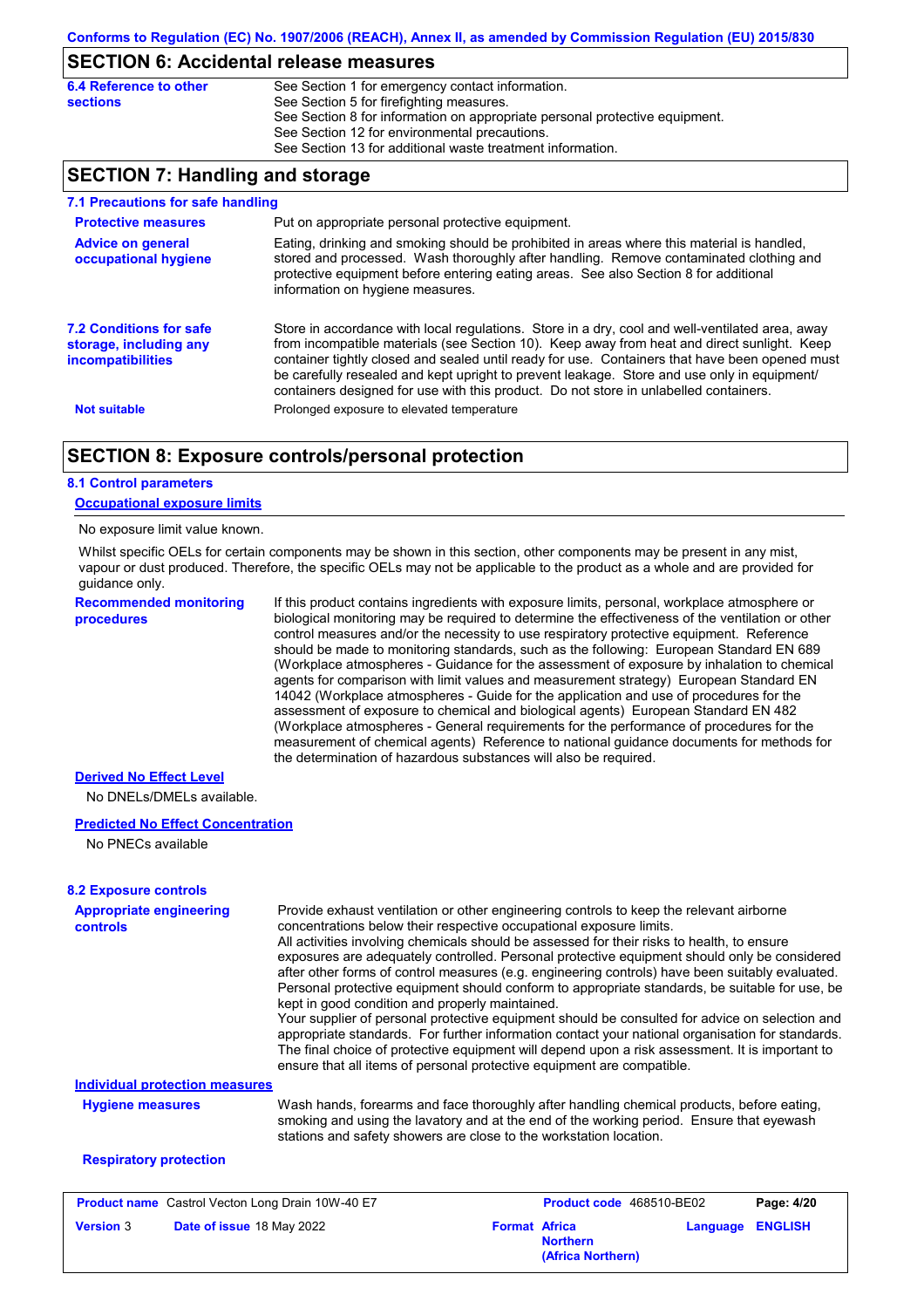# **SECTION 8: Exposure controls/personal protection**

|                            | In case of insufficient ventilation, wear suitable respiratory equipment.<br>The correct choice of respiratory protection depends upon the chemicals being handled, the<br>conditions of work and use, and the condition of the respiratory equipment. Safety procedures<br>should be developed for each intended application. Respiratory protection equipment should<br>therefore be chosen in consultation with the supplier/manufacturer and with a full assessment<br>of the working conditions.                                                                                                                                             |
|----------------------------|---------------------------------------------------------------------------------------------------------------------------------------------------------------------------------------------------------------------------------------------------------------------------------------------------------------------------------------------------------------------------------------------------------------------------------------------------------------------------------------------------------------------------------------------------------------------------------------------------------------------------------------------------|
| <b>Eye/face protection</b> | Safety glasses with side shields.                                                                                                                                                                                                                                                                                                                                                                                                                                                                                                                                                                                                                 |
| <b>Skin protection</b>     |                                                                                                                                                                                                                                                                                                                                                                                                                                                                                                                                                                                                                                                   |
| <b>Hand protection</b>     | <b>General Information:</b>                                                                                                                                                                                                                                                                                                                                                                                                                                                                                                                                                                                                                       |
|                            | Because specific work environments and material handling practices vary, safety procedures<br>should be developed for each intended application. The correct choice of protective gloves<br>depends upon the chemicals being handled, and the conditions of work and use. Most gloves<br>provide protection for only a limited time before they must be discarded and replaced (even the<br>best chemically resistant gloves will break down after repeated chemical exposures).                                                                                                                                                                  |
|                            | Gloves should be chosen in consultation with the supplier / manufacturer and taking account of<br>a full assessment of the working conditions.                                                                                                                                                                                                                                                                                                                                                                                                                                                                                                    |
|                            | Recommended: Nitrile gloves.<br><b>Breakthrough time:</b>                                                                                                                                                                                                                                                                                                                                                                                                                                                                                                                                                                                         |
|                            | Breakthrough time data are generated by glove manufacturers under laboratory test conditions<br>and represent how long a glove can be expected to provide effective permeation resistance. It<br>is important when following breakthrough time recommendations that actual workplace<br>conditions are taken into account. Always consult with your glove supplier for up-to-date<br>technical information on breakthrough times for the recommended glove type.<br>Our recommendations on the selection of gloves are as follows:                                                                                                                |
|                            | Continuous contact:                                                                                                                                                                                                                                                                                                                                                                                                                                                                                                                                                                                                                               |
|                            | Gloves with a minimum breakthrough time of 240 minutes, or >480 minutes if suitable gloves<br>can be obtained.<br>If suitable gloves are not available to offer that level of protection, gloves with shorter<br>breakthrough times may be acceptable as long as appropriate glove maintenance and<br>replacement regimes are determined and adhered to.                                                                                                                                                                                                                                                                                          |
|                            | Short-term / splash protection:                                                                                                                                                                                                                                                                                                                                                                                                                                                                                                                                                                                                                   |
|                            | Recommended breakthrough times as above.<br>It is recognised that for short-term, transient exposures, gloves with shorter breakthrough times<br>may commonly be used. Therefore, appropriate maintenance and replacement regimes must<br>be determined and rigorously followed.                                                                                                                                                                                                                                                                                                                                                                  |
|                            | <b>Glove Thickness:</b>                                                                                                                                                                                                                                                                                                                                                                                                                                                                                                                                                                                                                           |
|                            | For general applications, we recommend gloves with a thickness typically greater than 0.35 mm.                                                                                                                                                                                                                                                                                                                                                                                                                                                                                                                                                    |
|                            | It should be emphasised that glove thickness is not necessarily a good predictor of glove<br>resistance to a specific chemical, as the permeation efficiency of the glove will be dependent<br>on the exact composition of the glove material. Therefore, glove selection should also be based<br>on consideration of the task requirements and knowledge of breakthrough times.<br>Glove thickness may also vary depending on the glove manufacturer, the glove type and the<br>glove model. Therefore, the manufacturers' technical data should always be taken into account<br>to ensure selection of the most appropriate glove for the task. |
|                            | Note: Depending on the activity being conducted, gloves of varying thickness may be required<br>for specific tasks. For example:                                                                                                                                                                                                                                                                                                                                                                                                                                                                                                                  |
|                            | • Thinner gloves (down to 0.1 mm or less) may be required where a high degree of manual<br>dexterity is needed. However, these gloves are only likely to give short duration protection and<br>would normally be just for single use applications, then disposed of.                                                                                                                                                                                                                                                                                                                                                                              |
|                            | • Thicker gloves (up to 3 mm or more) may be required where there is a mechanical (as well<br>as a chemical) risk i.e. where there is abrasion or puncture potential.                                                                                                                                                                                                                                                                                                                                                                                                                                                                             |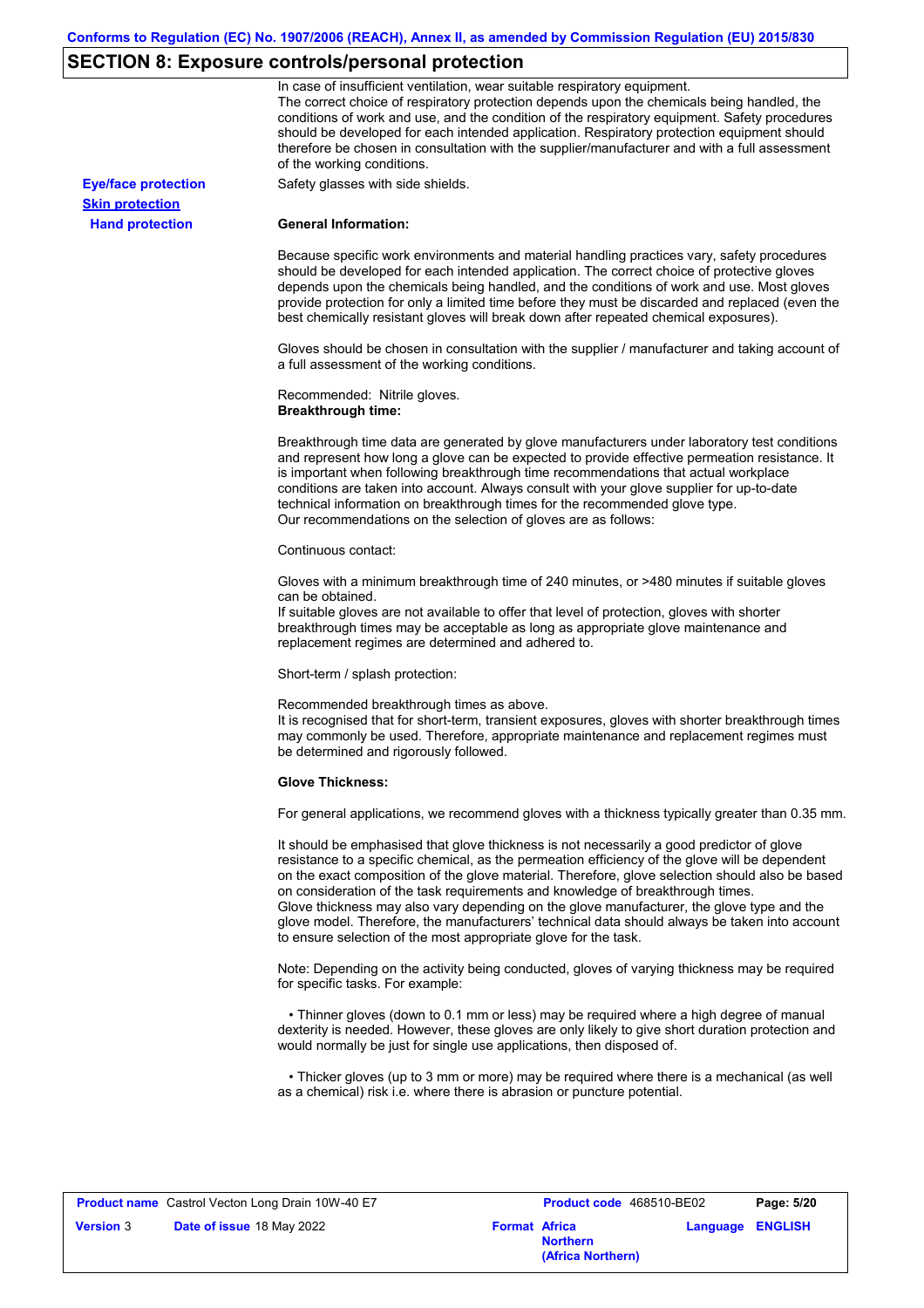# **SECTION 8: Exposure controls/personal protection**

| <b>Skin and body</b>                             | Use of protective clothing is good industrial practice.<br>Personal protective equipment for the body should be selected based on the task being                                                                                                                                                                                                                                                                      |
|--------------------------------------------------|-----------------------------------------------------------------------------------------------------------------------------------------------------------------------------------------------------------------------------------------------------------------------------------------------------------------------------------------------------------------------------------------------------------------------|
|                                                  | performed and the risks involved and should be approved by a specialist before handling this<br>product.                                                                                                                                                                                                                                                                                                              |
|                                                  | Cotton or polyester/cotton overalls will only provide protection against light superficial<br>contamination that will not soak through to the skin. Overalls should be laundered on a regular<br>basis. When the risk of skin exposure is high (e.g. when cleaning up spillages or if there is a<br>risk of splashing) then chemical resistant aprons and/or impervious chemical suits and boots<br>will be required. |
| <b>Refer to standards:</b>                       | Respiratory protection: EN 529<br>Gloves: EN 420, EN 374<br>Eye protection: EN 166<br>Filtering half-mask: EN 149<br>Filtering half-mask with valve: EN 405<br>Half-mask: EN 140 plus filter<br>Full-face mask: EN 136 plus filter<br>Particulate filters: EN 143<br>Gas/combined filters: EN 14387                                                                                                                   |
| <b>Environmental exposure</b><br><b>controls</b> | Emissions from ventilation or work process equipment should be checked to ensure they<br>comply with the requirements of environmental protection legislation. In some cases, fume<br>scrubbers, filters or engineering modifications to the process equipment will be necessary to<br>reduce emissions to acceptable levels.                                                                                         |

# **SECTION 9: Physical and chemical properties**

### **9.1 Information on basic physical and chemical properties**

| <u>Appearance</u>                                      |                                                                                                                                            |
|--------------------------------------------------------|--------------------------------------------------------------------------------------------------------------------------------------------|
| <b>Physical state</b>                                  | Liquid.                                                                                                                                    |
| <b>Colour</b>                                          | Amber. [Light]                                                                                                                             |
| Odour                                                  | Not available.                                                                                                                             |
| <b>Odour threshold</b>                                 | Not available.                                                                                                                             |
| рH                                                     | Not applicable.                                                                                                                            |
| <b>Melting point/freezing point</b>                    | Not available.                                                                                                                             |
| Initial boiling point and boiling<br>range             | Not available.                                                                                                                             |
| <b>Pour point</b>                                      | $-42 °C$                                                                                                                                   |
| <b>Flash point</b>                                     | Closed cup: 210°C (410°F)                                                                                                                  |
| <b>Evaporation rate</b>                                | Not available.                                                                                                                             |
| <b>Flammability (solid, gas)</b>                       | Not available.                                                                                                                             |
| <b>Upper/lower flammability or</b><br>explosive limits | Not available.                                                                                                                             |
| <b>Vapour pressure</b>                                 | Not available.                                                                                                                             |
| <b>Vapour density</b>                                  | Not available.                                                                                                                             |
| <b>Relative density</b>                                | Not available.                                                                                                                             |
| <b>Density</b>                                         | <1000 kg/m <sup>3</sup> (<1 g/cm <sup>3</sup> ) at 15 <sup>°</sup> C                                                                       |
| Solubility(ies)                                        | insoluble in water.                                                                                                                        |
| <b>Partition coefficient: n-octanol/</b><br>water      | Not applicable.                                                                                                                            |
| <b>Auto-ignition temperature</b>                       | Not available.                                                                                                                             |
| <b>Decomposition temperature</b>                       | Not available.                                                                                                                             |
| <b>Viscosity</b>                                       | Kinematic: 86.3 mm <sup>2</sup> /s (86.3 cSt) at 40 $^{\circ}$ C<br>Kinematic: 12.5 to 16.3 mm <sup>2</sup> /s (12.5 to 16.3 cSt) at 100°C |
| <b>Explosive properties</b>                            | Not available.                                                                                                                             |
| <b>Oxidising properties</b>                            | Not available.                                                                                                                             |

#### **9.2 Other information**

**Appearance**

No additional information.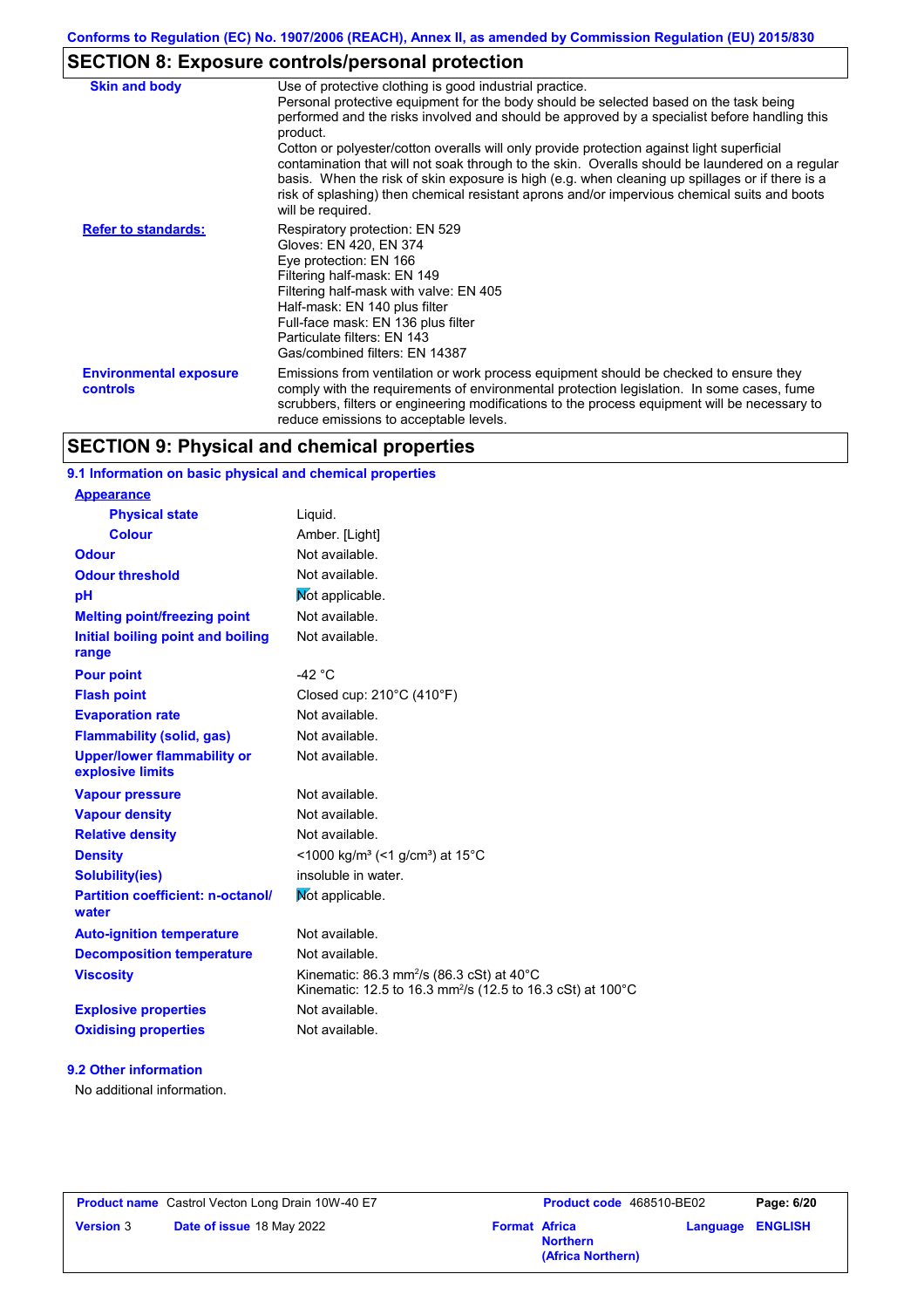| <b>SECTION 10: Stability and reactivity</b>       |                                                                                                                                                                         |  |  |
|---------------------------------------------------|-------------------------------------------------------------------------------------------------------------------------------------------------------------------------|--|--|
| <b>10.1 Reactivity</b>                            | No specific test data available for this product. Refer to Conditions to avoid and Incompatible<br>materials for additional information.                                |  |  |
| <b>10.2 Chemical stability</b>                    | The product is stable.                                                                                                                                                  |  |  |
| <b>10.3 Possibility of</b><br>hazardous reactions | Under normal conditions of storage and use, hazardous reactions will not occur.<br>Under normal conditions of storage and use, hazardous polymerisation will not occur. |  |  |
| <b>10.4 Conditions to avoid</b>                   | Avoid all possible sources of ignition (spark or flame).                                                                                                                |  |  |
| <b>10.5 Incompatible materials</b>                | Reactive or incompatible with the following materials: oxidising materials.                                                                                             |  |  |
| <b>10.6 Hazardous</b><br>decomposition products   | Under normal conditions of storage and use, hazardous decomposition products should not be<br>produced.                                                                 |  |  |
|                                                   |                                                                                                                                                                         |  |  |

# **SECTION 11: Toxicological information**

# **11.1 Information on toxicological effects**

|  | <b>Acute toxicity estimates</b> |  |
|--|---------------------------------|--|
|  |                                 |  |

| <b>Product/ingredient name</b>                                                             |                                                                                                                                                                                                                                                                                                                                                                                                                 | Oral (mg/<br>kg) | <b>Dermal</b><br>(mg/kg) | <b>Inhalation</b><br>(gases)<br>(ppm) | <b>Inhalation</b><br>(vapours)<br>(mg/l) | <b>Inhalation</b><br><b>(dusts)</b><br>and mists)<br>(mg/l) |
|--------------------------------------------------------------------------------------------|-----------------------------------------------------------------------------------------------------------------------------------------------------------------------------------------------------------------------------------------------------------------------------------------------------------------------------------------------------------------------------------------------------------------|------------------|--------------------------|---------------------------------------|------------------------------------------|-------------------------------------------------------------|
| zinc bis[O-(6-methylheptyl)] bis[O-(sec-butyl)] bis                                        |                                                                                                                                                                                                                                                                                                                                                                                                                 | 2500             | N/A                      | N/A                                   | N/A                                      | N/A                                                         |
| (dithiophosphate)<br>C14-16-18 Alkyl phenol                                                |                                                                                                                                                                                                                                                                                                                                                                                                                 | 2500             | N/A                      | N/A                                   | N/A                                      | N/A                                                         |
| <b>Information on likely</b><br>routes of exposure                                         | Routes of entry anticipated: Dermal, Inhalation.                                                                                                                                                                                                                                                                                                                                                                |                  |                          |                                       |                                          |                                                             |
| <b>Potential acute health effects</b>                                                      |                                                                                                                                                                                                                                                                                                                                                                                                                 |                  |                          |                                       |                                          |                                                             |
| <b>Inhalation</b>                                                                          | Vapour inhalation under ambient conditions is not normally a problem due to low vapour<br>pressure.                                                                                                                                                                                                                                                                                                             |                  |                          |                                       |                                          |                                                             |
| <b>Ingestion</b>                                                                           | No known significant effects or critical hazards.                                                                                                                                                                                                                                                                                                                                                               |                  |                          |                                       |                                          |                                                             |
| <b>Skin contact</b>                                                                        | Defatting to the skin. May cause skin dryness and irritation. Not considered a skin sensitizer.<br>Based on data available for this or related materials.                                                                                                                                                                                                                                                       |                  |                          |                                       |                                          |                                                             |
| <b>Eye contact</b>                                                                         | Not classified as an eye irritant. Based on data available for this or related materials.                                                                                                                                                                                                                                                                                                                       |                  |                          |                                       |                                          |                                                             |
| <b>Symptoms related to the physical, chemical and toxicological characteristics</b>        |                                                                                                                                                                                                                                                                                                                                                                                                                 |                  |                          |                                       |                                          |                                                             |
| <b>Inhalation</b>                                                                          | No specific data.                                                                                                                                                                                                                                                                                                                                                                                               |                  |                          |                                       |                                          |                                                             |
| <b>Ingestion</b>                                                                           | No specific data.                                                                                                                                                                                                                                                                                                                                                                                               |                  |                          |                                       |                                          |                                                             |
| <b>Skin contact</b>                                                                        | Adverse symptoms may include the following:<br>irritation<br>dryness<br>cracking                                                                                                                                                                                                                                                                                                                                |                  |                          |                                       |                                          |                                                             |
| <b>Eye contact</b>                                                                         | No specific data.                                                                                                                                                                                                                                                                                                                                                                                               |                  |                          |                                       |                                          |                                                             |
| Delayed and immediate effects as well as chronic effects from short and long-term exposure |                                                                                                                                                                                                                                                                                                                                                                                                                 |                  |                          |                                       |                                          |                                                             |
| <b>Inhalation</b>                                                                          | Overexposure to the inhalation of airborne droplets or aerosols may cause irritation of the<br>respiratory tract.                                                                                                                                                                                                                                                                                               |                  |                          |                                       |                                          |                                                             |
| <b>Ingestion</b>                                                                           | Ingestion of large quantities may cause nausea and diarrhoea.                                                                                                                                                                                                                                                                                                                                                   |                  |                          |                                       |                                          |                                                             |
| <b>Skin contact</b>                                                                        | Prolonged or repeated contact can defat the skin and lead to irritation and/or dermatitis.                                                                                                                                                                                                                                                                                                                      |                  |                          |                                       |                                          |                                                             |
| <b>Eye contact</b>                                                                         | Potential risk of transient stinging or redness if accidental eye contact occurs.                                                                                                                                                                                                                                                                                                                               |                  |                          |                                       |                                          |                                                             |
| <b>Potential chronic health effects</b>                                                    |                                                                                                                                                                                                                                                                                                                                                                                                                 |                  |                          |                                       |                                          |                                                             |
| General                                                                                    | <b>USED ENGINE OILS</b><br>Combustion products resulting from the operation of internal combustion engines contaminate<br>engine oils during use. Used engine oil may contain hazardous components which have the<br>potential to cause skin cancer. Frequent or prolonged contact with all types and makes of used<br>engine oil must therefore be avoided and a high standard of personal hygiene maintained. |                  |                          |                                       |                                          |                                                             |
| <b>Carcinogenicity</b>                                                                     | No known significant effects or critical hazards.                                                                                                                                                                                                                                                                                                                                                               |                  |                          |                                       |                                          |                                                             |
| <b>Mutagenicity</b>                                                                        | No known significant effects or critical hazards.                                                                                                                                                                                                                                                                                                                                                               |                  |                          |                                       |                                          |                                                             |
| <b>Developmental effects</b>                                                               | No known significant effects or critical hazards.                                                                                                                                                                                                                                                                                                                                                               |                  |                          |                                       |                                          |                                                             |
| <b>Fertility effects</b>                                                                   | No known significant effects or critical hazards.                                                                                                                                                                                                                                                                                                                                                               |                  |                          |                                       |                                          |                                                             |

| <b>Product name</b> Castrol Vecton Long Drain 10W-40 E7 |                                  | <b>Product code</b> 468510-BE02 |                                      | Page: 7/20              |  |
|---------------------------------------------------------|----------------------------------|---------------------------------|--------------------------------------|-------------------------|--|
| <b>Version 3</b>                                        | <b>Date of issue 18 May 2022</b> | <b>Format Africa</b>            | <b>Northern</b><br>(Africa Northern) | <b>Language ENGLISH</b> |  |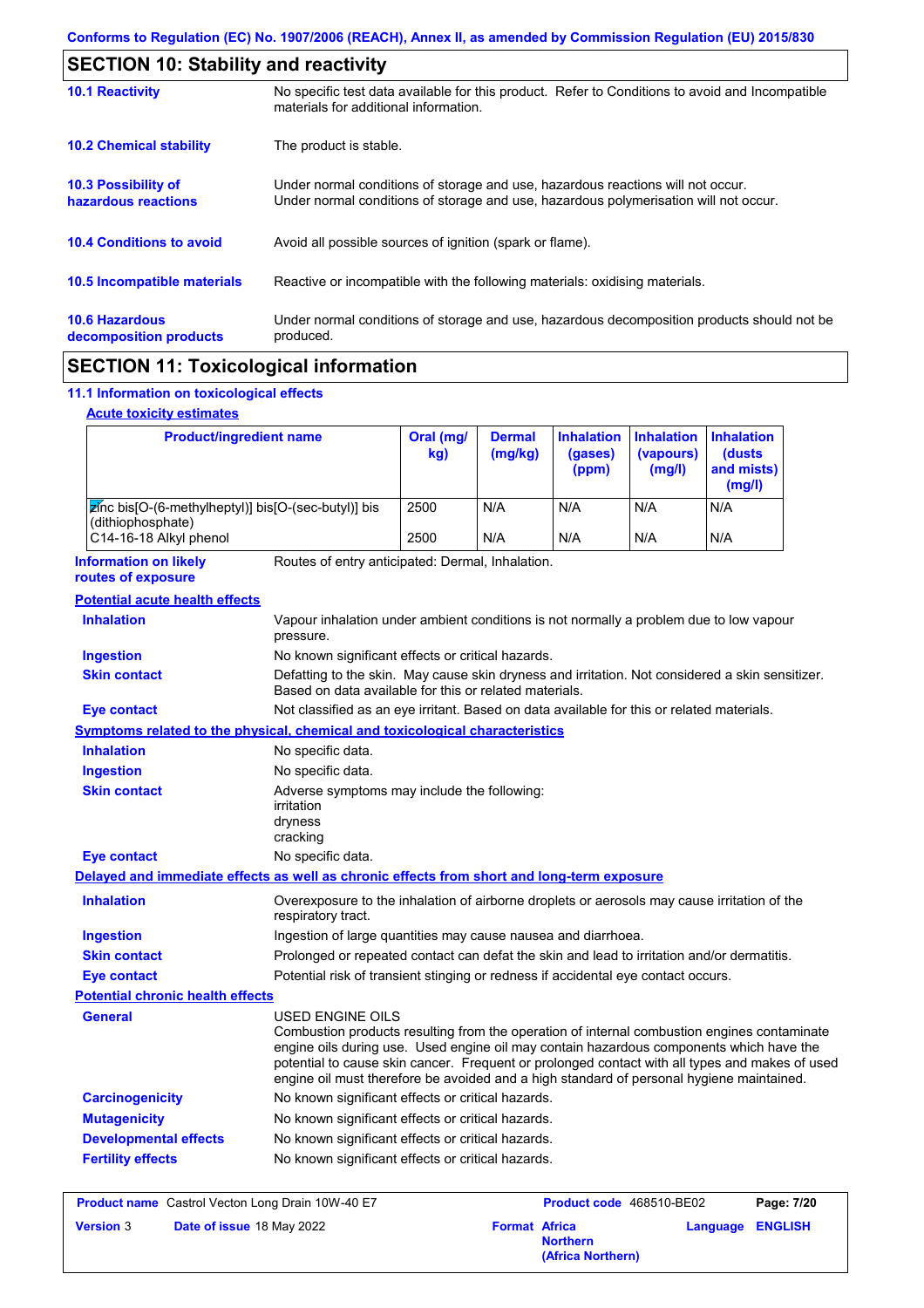### **SECTION 12: Ecological information**

### **12.1 Toxicity**

**Environmental hazards** Not classified as dangerous

#### **12.2 Persistence and degradability**

Partially biodegradable.

#### **12.3 Bioaccumulative potential**

This product is not expected to bioaccumulate through food chains in the environment.

| <b>12.4 Mobility in soil</b>                                  |                                                                      |
|---------------------------------------------------------------|----------------------------------------------------------------------|
| <b>Soil/water partition</b><br>coefficient (K <sub>oc</sub> ) | Not available.                                                       |
| <b>Mobility</b>                                               | Spillages may penetrate the soil causing ground water contamination. |

#### **12.5 Results of PBT and vPvB assessment**

Product does not meet the criteria for PBT or vPvB according to Regulation (EC) No. 1907/2006, Annex XIII.

#### **12.6 Other adverse effects**

| <b>Other ecological information</b> | Spills may form a film on water surfaces causing physical damage to organisms. Oxygen |
|-------------------------------------|---------------------------------------------------------------------------------------|
|                                     | transfer could also be impaired.                                                      |

### **SECTION 13: Disposal considerations**

#### **13.1 Waste treatment methods**

**Product**

**Methods of disposal**

Where possible, arrange for product to be recycled. Dispose of via an authorised person/ licensed waste disposal contractor in accordance with local regulations.

# **Hazardous waste** Yes.

#### **European waste catalogue (EWC)**

| <b>Waste code</b> | <b>Waste designation</b>                |  |
|-------------------|-----------------------------------------|--|
| 13 02 08*         | other engine, gear and lubricating oils |  |

However, deviation from the intended use and/or the presence of any potential contaminants may require an alternative waste disposal code to be assigned by the end user.

#### **Packaging**

| <b>Methods of disposal</b> | Where possible, arrange for product to be recycled. Dispose of via an authorised person/<br>licensed waste disposal contractor in accordance with local regulations.                                                                                                                                                                                                                                                                                                                            |
|----------------------------|-------------------------------------------------------------------------------------------------------------------------------------------------------------------------------------------------------------------------------------------------------------------------------------------------------------------------------------------------------------------------------------------------------------------------------------------------------------------------------------------------|
| <b>Special precautions</b> | This material and its container must be disposed of in a safe way. Care should be taken when<br>handling emptied containers that have not been cleaned or rinsed out. Empty containers or<br>liners may retain some product residues. Empty containers represent a fire hazard as they may<br>contain flammable product residues and vapour. Never weld, solder or braze empty containers.<br>Avoid dispersal of spilt material and runoff and contact with soil, waterways, drains and sewers. |
| <b>References</b>          | Commission 2014/955/EU<br>Directive 2008/98/EC                                                                                                                                                                                                                                                                                                                                                                                                                                                  |

# **SECTION 14: Transport information**

|                                           | <b>ADR/RID</b>                                                                | <b>ADN</b>     | <b>IMDG</b>                                                         | <b>IATA</b>                              |
|-------------------------------------------|-------------------------------------------------------------------------------|----------------|---------------------------------------------------------------------|------------------------------------------|
| 14.1 UN number                            | Not regulated.                                                                | Not regulated. | Not regulated.                                                      | Not regulated.                           |
| 14.2 UN proper<br>shipping name           |                                                                               |                |                                                                     |                                          |
| <b>14.3 Transport</b><br>hazard class(es) |                                                                               |                |                                                                     |                                          |
| 14.4 Packing<br>group                     |                                                                               |                |                                                                     |                                          |
| <b>Version 3</b>                          | Product name Castrol Vecton Long Drain 10W-40 E7<br>Date of issue 18 May 2022 |                | Product code 468510-BE02<br><b>Format Africa</b><br><b>Northern</b> | Page: 8/20<br><b>ENGLISH</b><br>Language |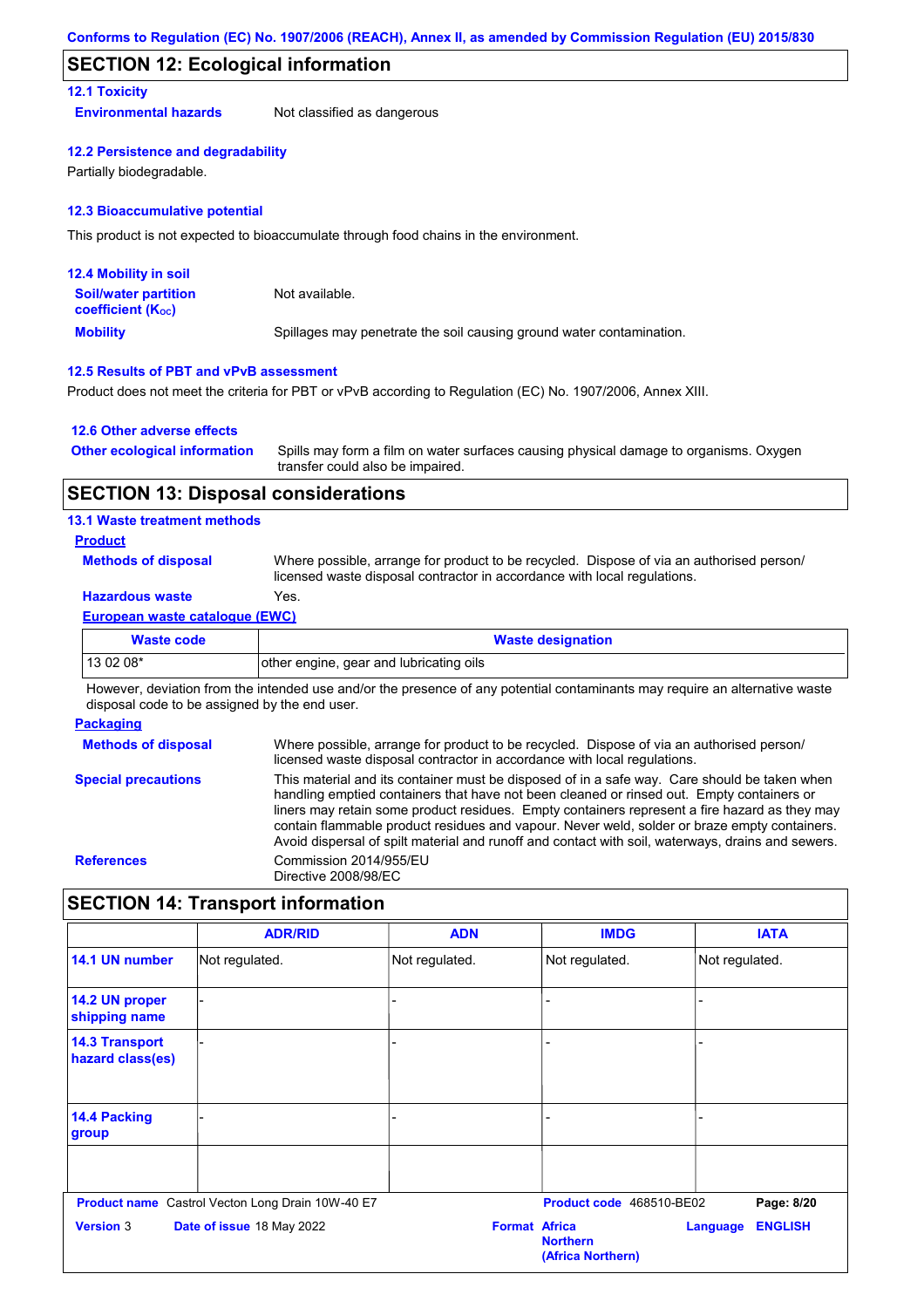#### **Conforms to Regulation (EC) No. 1907/2006 (REACH), Annex II, as amended by Commission Regulation (EU) 2015/830**

# **SECTION 14: Transport information**

| 14.5                             | INo. | 'No. | No. | INo. |
|----------------------------------|------|------|-----|------|
| <b>Environmental</b>             |      |      |     |      |
| hazards                          |      |      |     |      |
| <b>Additional</b><br>information |      |      |     |      |

**14.6 Special precautions for user** Not available.

#### **14.7 Transport in bulk according to IMO instruments** Not available.

# **SECTION 15: Regulatory information**

**National regulations Other regulations REACH Status** The company, as identified in Section 1, sells this product in the EU in compliance with the current requirements of REACH. **15.1 Safety, health and environmental regulations/legislation specific for the substance or mixture EU Regulation (EC) No. 1907/2006 (REACH) Annex XIV - List of substances subject to authorisation 15.2 Chemical safety assessment Substances of very high concern** None of the components are listed. At least one component is not listed. At least one component is not listed. At least one component is not listed. At least one component is not listed. At least one component is not listed. All components are listed or exempted. At least one component is not listed. **United States inventory (TSCA 8b) Australia inventory (AIIC) Canada inventory China inventory (IECSC) Japan inventory (CSCL) Korea inventory (KECI) Philippines inventory (PICCS) Taiwan Chemical Substances Inventory (TCSI)** All components are listed or exempted. **Ozone depleting substances (1005/2009/EU)** Not listed. **Prior Informed Consent (PIC) (649/2012/EU)** Not listed. **Seveso Directive** This product is not controlled under the Seveso Directive. A Chemical Safety Assessment has been carried out for one or more of the substances within this mixture. A Chemical Safety Assessment has not been carried out for the mixture itself. None of the components are listed. **Annex XIV**

# **SECTION 16: Other information**

| <b>Abbreviations and acronyms</b>                       | ADN = European Provisions concerning the International Carriage of Dangerous Goods by<br>Inland Waterway<br>ADR = The European Agreement concerning the International Carriage of Dangerous Goods by<br>Road<br>$ATE = Acute Toxicity Estimate$<br><b>BCF</b> = Bioconcentration Factor<br>CAS = Chemical Abstracts Service<br>CLP = Classification, Labelling and Packaging Regulation [Regulation (EC) No. 1272/2008]<br>CSA = Chemical Safety Assessment<br>CSR = Chemical Safety Report<br>DMEL = Derived Minimal Effect Level |                      |                                      |          |                |
|---------------------------------------------------------|------------------------------------------------------------------------------------------------------------------------------------------------------------------------------------------------------------------------------------------------------------------------------------------------------------------------------------------------------------------------------------------------------------------------------------------------------------------------------------------------------------------------------------|----------------------|--------------------------------------|----------|----------------|
| <b>Product name</b> Castrol Vecton Long Drain 10W-40 E7 |                                                                                                                                                                                                                                                                                                                                                                                                                                                                                                                                    |                      | Product code 468510-BE02             |          | Page: 9/20     |
| <b>Version 3</b><br><b>Date of issue 18 May 2022</b>    |                                                                                                                                                                                                                                                                                                                                                                                                                                                                                                                                    | <b>Format Africa</b> | <b>Northern</b><br>(Africa Northern) | Language | <b>ENGLISH</b> |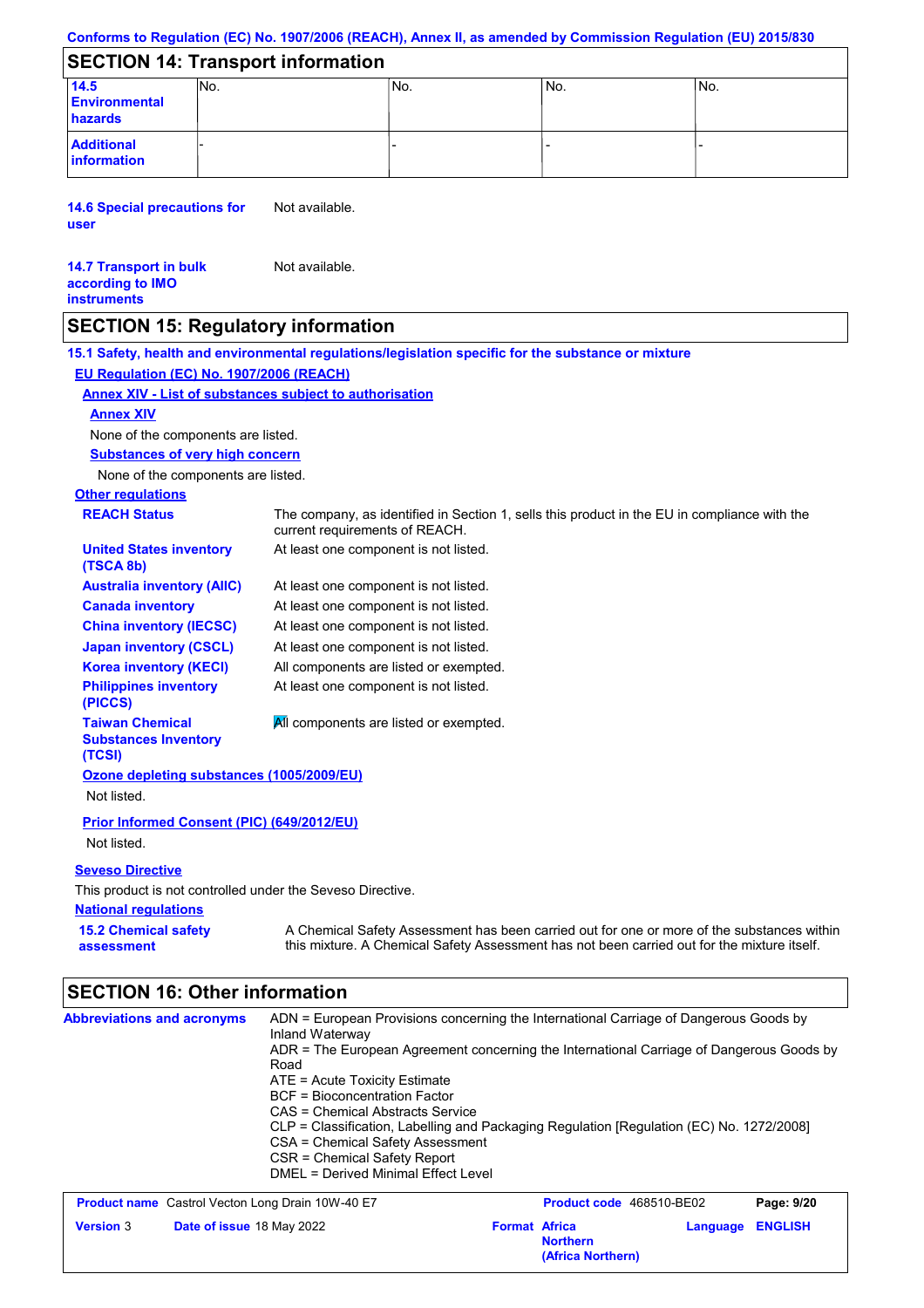# **SECTION 16: Other information**

| DNEL = Derived No Effect Level                                                          |
|-----------------------------------------------------------------------------------------|
| EINECS = European Inventory of Existing Commercial chemical Substances                  |
| ES = Exposure Scenario                                                                  |
| EUH statement = CLP-specific Hazard statement                                           |
| EWC = European Waste Catalogue                                                          |
| GHS = Globally Harmonized System of Classification and Labelling of Chemicals           |
| IATA = International Air Transport Association                                          |
| IBC = Intermediate Bulk Container                                                       |
| <b>IMDG</b> = International Maritime Dangerous Goods                                    |
| LogPow = logarithm of the octanol/water partition coefficient                           |
| MARPOL = International Convention for the Prevention of Pollution From Ships, 1973 as   |
| modified by the Protocol of 1978. ("Marpol" = marine pollution)                         |
| OECD = Organisation for Economic Co-operation and Development                           |
| PBT = Persistent, Bioaccumulative and Toxic                                             |
| PNEC = Predicted No Effect Concentration                                                |
| REACH = Registration, Evaluation, Authorisation and Restriction of Chemicals Regulation |
| [Regulation (EC) No. 1907/2006]                                                         |
| RID = The Regulations concerning the International Carriage of Dangerous Goods by Rail  |
| <b>RRN = REACH Registration Number</b>                                                  |
| SADT = Self-Accelerating Decomposition Temperature                                      |
| SVHC = Substances of Very High Concern                                                  |
| STOT-RE = Specific Target Organ Toxicity - Repeated Exposure                            |
| STOT-SE = Specific Target Organ Toxicity - Single Exposure                              |
| TWA = Time weighted average                                                             |
| $UN = United Nations$                                                                   |
| UVCB = Complex hydrocarbon substance                                                    |
| VOC = Volatile Organic Compound                                                         |
| vPvB = Very Persistent and Very Bioaccumulative                                         |
| Varies = may contain one or more of the following 64741-88-4 / RRN 01-2119488706-23,    |
| 64741-89-5 / RRN 01-2119487067-30, 64741-95-3 / RRN 01-2119487081-40, 64741-96-4/ RRN   |
| 01-2119483621-38, 64742-01-4 / RRN 01-2119488707-21, 64742-44-5 / RRN                   |
| 01-2119985177-24, 64742-45-6, 64742-52-5 / RRN 01-2119467170-45, 64742-53-6 / RRN       |
| 01-2119480375-34, 64742-54-7 / RRN 01-2119484627-25, 64742-55-8 / RRN                   |
| 01-2119487077-29, 64742-56-9 / RRN 01-2119480132-48, 64742-57-0 / RRN                   |
| 01-2119489287-22, 64742-58-1, 64742-62-7 / RRN 01-2119480472-38, 64742-63-8,            |
| 64742-65-0 / RRN 01-2119471299-27, 64742-70-7 / RRN 01-2119487080-42, 72623-85-9 /      |
| RRN 01-2119555262-43, 72623-86-0 / RRN 01-2119474878-16, 72623-87-1 / RRN               |
| 01-2119474889-13                                                                        |

### **Procedure used to derive the classification according to Regulation (EC) No. 1272/2008 [CLP/GHS]**

| <b>Classification</b>                     |                                                                                 | <b>Justification</b> |
|-------------------------------------------|---------------------------------------------------------------------------------|----------------------|
| Not classified.                           |                                                                                 |                      |
| <b>History</b>                            |                                                                                 |                      |
| Date of issue/ Date of<br><b>revision</b> | 18/05/2022.                                                                     |                      |
| Date of previous issue                    | 13/10/2020.                                                                     |                      |
| <b>Prepared by</b>                        | <b>Product Stewardship</b>                                                      |                      |
|                                           | $\nabla$ Indicates information that has changed from previously issued version. |                      |

#### **Notice to reader**

All reasonably practicable steps have been taken to ensure this data sheet and the health, safety and environmental information contained in it is accurate as of the date specified below. No warranty or representation, express or implied is made as to the accuracy or completeness of the data and information in this data sheet.

The data and advice given apply when the product is sold for the stated application or applications. You should not use the product other than for the stated application or applications without seeking advice from BP Group.

It is the user's obligation to evaluate and use this product safely and to comply with all applicable laws and regulations. The BP Group shall not be responsible for any damage or injury resulting from use, other than the stated product use of the material, from any failure to adhere to recommendations, or from any hazards inherent in the nature of the material. Purchasers of the product for supply to a third party for use at work, have a duty to take all necessary steps to ensure that any person handling or using the product is provided with the information in this sheet. Employers have a duty to tell employees and others who may be affected of any hazards described in this sheet and of any precautions that should be taken. You can contact the BP Group to ensure that this document is the most current available. Alteration of this document is strictly prohibited.

|                  | <b>Product name</b> Castrol Vecton Long Drain 10W-40 E7 |                      | Product code 468510-BE02             | Page: 10/20             |
|------------------|---------------------------------------------------------|----------------------|--------------------------------------|-------------------------|
| <b>Version 3</b> | <b>Date of issue 18 May 2022</b>                        | <b>Format Africa</b> | <b>Northern</b><br>(Africa Northern) | <b>Language ENGLISH</b> |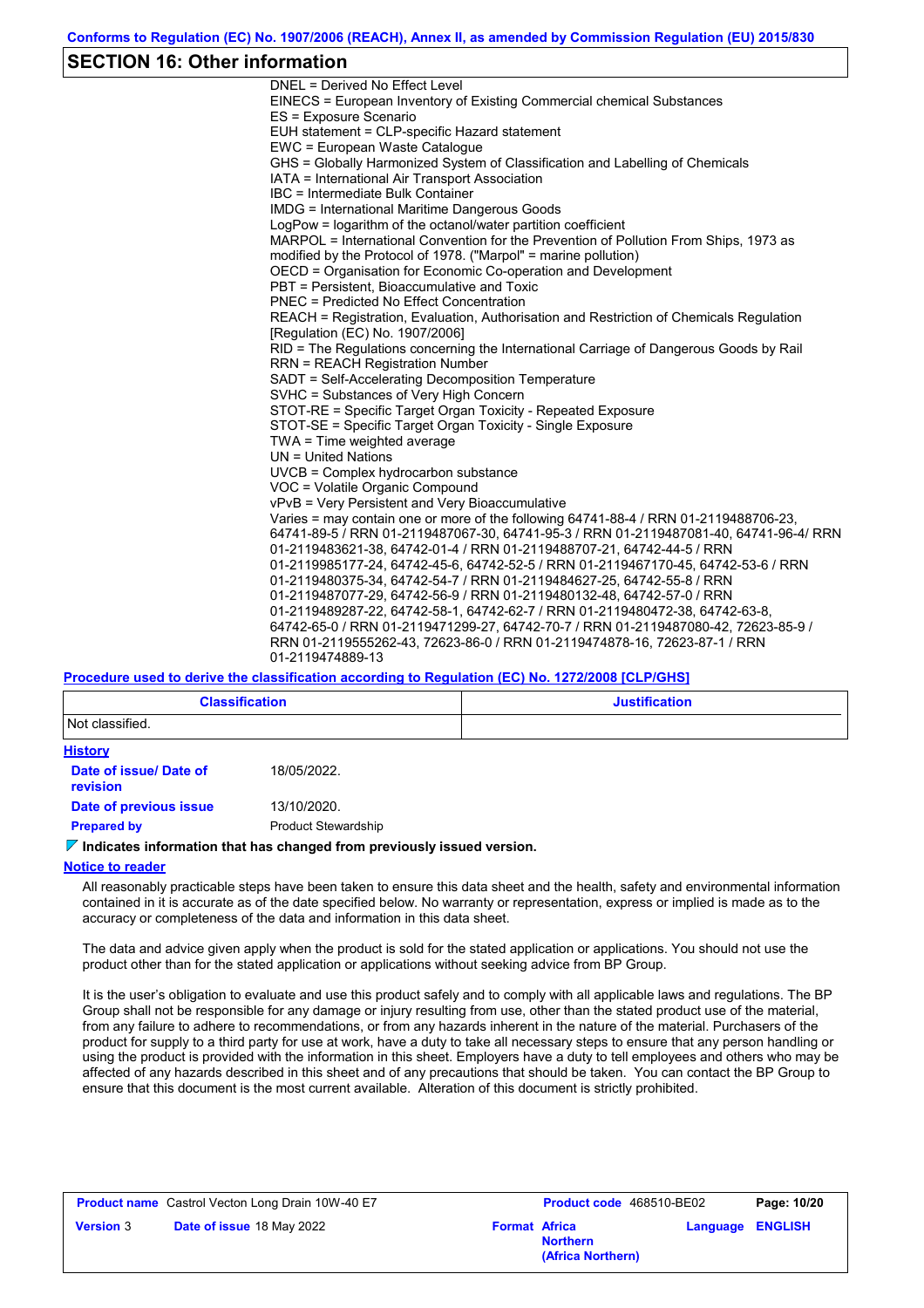**Conforms to Regulation (EC) No. 1907/2006 (REACH), Annex II, as amended by Commission Regulation (EU) 2015/830 یتفق ولائحة (المجموعة الأوروبیة) رقم 1907/2006 (تشریع تقییم المواد الكیمیائیة وتسجیلھا وإقرارھا (REACH((، الملحق ،2 بصیغتھ المعدلة بلائحة (الاتحاد الأوروبي) رقم 2015/830**

**صحیفة بیانات السلامة**



| القسم 1: تعريف المادة/المستحضر و الشركة/المشروع                                                              |                                                                                                          |                                                                                           |
|--------------------------------------------------------------------------------------------------------------|----------------------------------------------------------------------------------------------------------|-------------------------------------------------------------------------------------------|
| 1.1 مُعرَّف المُنتَج                                                                                         |                                                                                                          |                                                                                           |
| اسم المنتج                                                                                                   | Castrol Vecton Long Drain 10W-40 E7                                                                      |                                                                                           |
| كود المنتج<br>صحيفة بيانات سلامة المادة رقم #                                                                | 468510-BE02                                                                                              |                                                                                           |
| نوع المنتَج                                                                                                  | 468510                                                                                                   |                                                                                           |
|                                                                                                              |                                                                                                          | Liquid.                                                                                   |
| 1.3 بيانات مورّد صحيفة بيانات السلامة                                                                        |                                                                                                          |                                                                                           |
| المورّد                                                                                                      | BP Southern Africa (Pty)Ltd<br>199 Oxford Road<br><b>Oxford Parks</b><br>Dunkeld, 2196<br>South Africa   |                                                                                           |
| عنوان البريد الإلكترون <i>ى</i>                                                                              | infosa@za.bp.com                                                                                         |                                                                                           |
| 1.4 رقم هاتف الطوارئ                                                                                         |                                                                                                          |                                                                                           |
| رقم هاتف الطوارئ                                                                                             | Tygerberg Poison Centre: 0861 555 777<br>Carechem: +27 21 300 2732 (24/7)                                |                                                                                           |
| القسم 2: بيان الأخطار                                                                                        |                                                                                                          |                                                                                           |
| 2.1 تصنيف المادة أو الخليط                                                                                   |                                                                                                          |                                                                                           |
| تعريف المنتج                                                                                                 | خليط                                                                                                     |                                                                                           |
|                                                                                                              | مراجعة الأقسام 11 و12 للوقوف على مزيد من المعلومات المفصلة بشأن الأثار الصحية والأعراض والمخاطر البيئية. |                                                                                           |
| التصنيف وفقاً للتنظيم (الاتحاد الأوروبي) رقم <u>1272/2008 [CLP/GHS</u> ]<br>غير مُصنَّفة.<br>2.2 عناصر الوسم |                                                                                                          |                                                                                           |
|                                                                                                              | بدون كلمة تنبيه                                                                                          |                                                                                           |
| كلمة التنبيه<br>عبارات المخاطر                                                                               | لا توجد تأثيرات شديدة أو مخاطر حرجة معروفة.                                                              |                                                                                           |
| <u>عبارات التحذير</u>                                                                                        |                                                                                                          |                                                                                           |
| الوقاية                                                                                                      | غير قابل للتطبيق.                                                                                        |                                                                                           |
| الاستجابة                                                                                                    | غير قابل للتطبيق.                                                                                        |                                                                                           |
| التخزين                                                                                                      | غير قابل للتطبيق.                                                                                        |                                                                                           |
| التخلص من النفاية<br>عناصر التوسيم التكميلية                                                                 | غير قابل للتطبيق.                                                                                        | تحتوي ألكيل فينول 18-16-C14. قد يُحدِث تفاعل تحسسي. صحيفة بيانات السلامة متاحة عند الطلب. |
|                                                                                                              | تنظيم (المجلس الأوروبي) رقم 1907/2006 (تسجيل الكيماويات وتقييمها وترخيصها REACH)                         |                                                                                           |
| المُلحق السابع عشر؛ فيود على تصنيع<br>وطرح واستخدام مواد وخلائط<br>وحاجيات مُعينة خطرة                       | غير قابل للتطبيق.                                                                                        |                                                                                           |
| متطلبات التغليف الخاصة                                                                                       |                                                                                                          |                                                                                           |
| يُراعى أن تُزوَّد العبوات بأنظمة إغلاق<br>منبعة للأطفال                                                      | غير قابل للتطبيق.                                                                                        |                                                                                           |
| تحذير لم <i>سى</i> من الخطر                                                                                  | غير قابل للتطبيق.                                                                                        |                                                                                           |
| 2.3 الأخطار الأخرى                                                                                           |                                                                                                          |                                                                                           |
| Page: 11/20                                                                                                  | Product code 468510-BE02                                                                                 | Product name Castrol Vecton Long Drain 10W-40 E7                                          |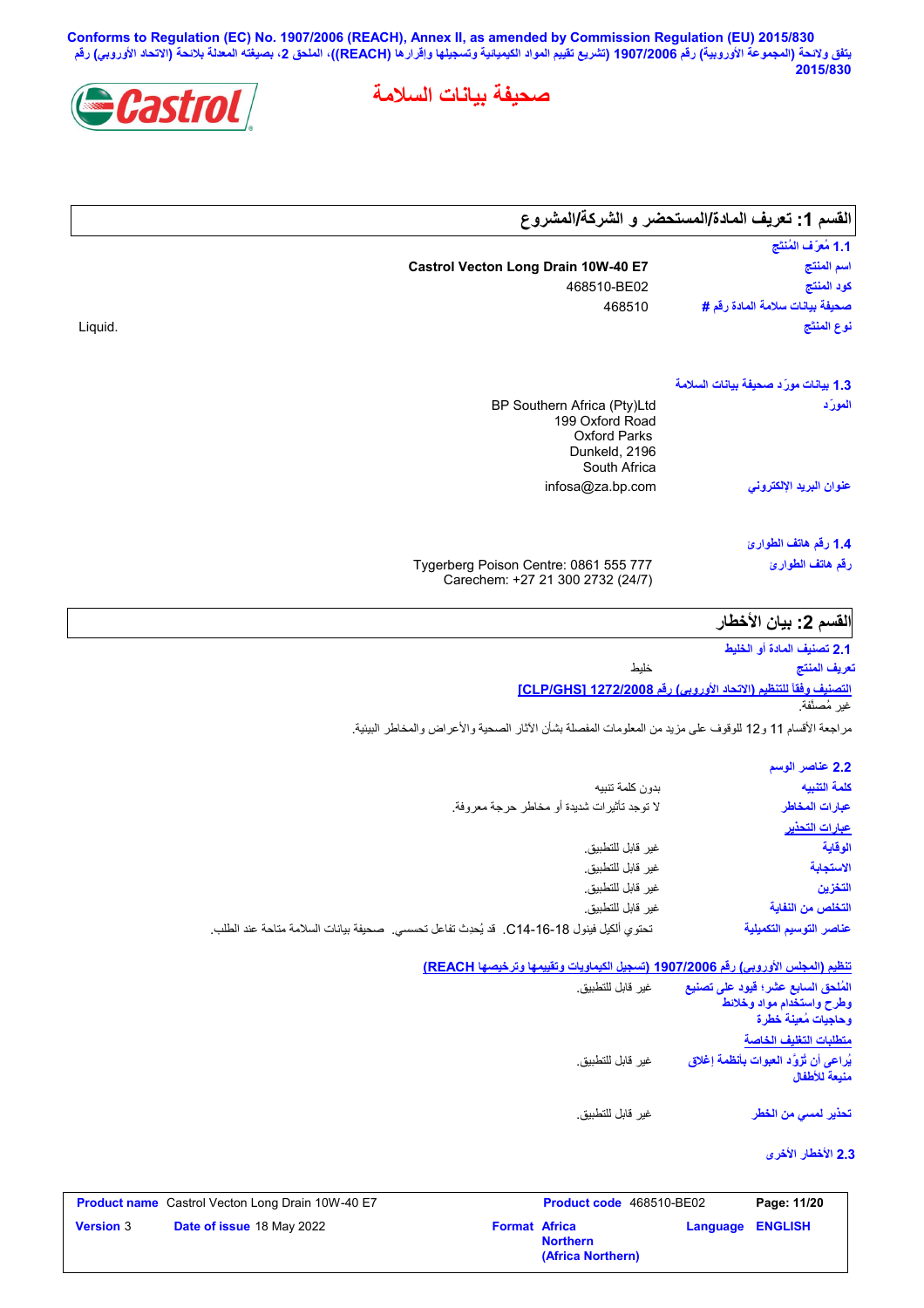| Conforms to Regulation (EC) No. 1907/2006 (REACH), Annex II, as amended by Commission Regulation (EU) 2015/830                                                                                                                                                                              |                                                                                                                                |  |
|---------------------------------------------------------------------------------------------------------------------------------------------------------------------------------------------------------------------------------------------------------------------------------------------|--------------------------------------------------------------------------------------------------------------------------------|--|
|                                                                                                                                                                                                                                                                                             | القسم 2: بيان الأخطار                                                                                                          |  |
| المنتج لا يُلبي معايير ثبات المواد والتراكمية الأحيائية والسمية PBT أو معايير شدة الثبات وشدة التراكمية الأحيائية وفق لائحة المجلس<br>الأوروبي رقم 1907/2006، الملحق XIII.                                                                                                                  | نتائج مأخوذة من تقييم الـ PBT (البقاء<br>والسمية والتراكم البيولوجي) والـ<br>vPvB (البقاء الشديد والتراكم<br>البيولوجي الشديد) |  |
| This mixture does not contain any substances that are assessed to be a PBT or a vPvB.                                                                                                                                                                                                       | <b>Product meets the criteria</b><br>for PBT or vPvB according<br>to Regulation (EC) No.<br>1907/2006, Annex XIII              |  |
| يز بل دهون الجلد.<br>زيوت المحركات المستعملة<br>قد يحتوي زيت المحرك المستعمل على مكونات خطيرة من الممكن ان تتسبب في سرطان الجلد.<br>انظر معلومات التسمم، القسم 11 من نشرة البيانات هذه.<br>تم استخدام البيانات التجريبية على مكوِّن أو أكثر لتحديد تصنيف مخاطر هذا المنتج بشكل كلي أو جزئي. | الأخطار الأخرى التي لا تؤدي إلى<br>تصنيف                                                                                       |  |

# القسم 3: التركيب*|م*علومات عن المكونات

| المسم ں. اسریپ اسٹرمانے کل اسٹریا                                                                                                                                                                                                                                                                                                                                                                                                        |                                                                                                                                  |               |                                                                                  |         |
|------------------------------------------------------------------------------------------------------------------------------------------------------------------------------------------------------------------------------------------------------------------------------------------------------------------------------------------------------------------------------------------------------------------------------------------|----------------------------------------------------------------------------------------------------------------------------------|---------------|----------------------------------------------------------------------------------|---------|
| 3.2 خلائط                                                                                                                                                                                                                                                                                                                                                                                                                                |                                                                                                                                  |               |                                                                                  |         |
| تعريف المنتج<br>خليط                                                                                                                                                                                                                                                                                                                                                                                                                     |                                                                                                                                  |               |                                                                                  |         |
| زيت أساسي عالى النقاوة   (خلاصة DMSO 346 IP < 3%). إضافات خاصة للأداء                                                                                                                                                                                                                                                                                                                                                                    |                                                                                                                                  |               |                                                                                  |         |
| اسم المُكوّن/المنتَج                                                                                                                                                                                                                                                                                                                                                                                                                     | المُعرَفات                                                                                                                       | $\frac{9}{6}$ | تنظيم (المفوضية الأوروبية) رقم<br>1272/2008 [التصنيف<br>والتوسيم والتعبنة (CLP)] | النوع   |
| مواد مقطرة (بترول)، معالجة بالهيدروجين بار افينيية بدرجة كثيفة                                                                                                                                                                                                                                                                                                                                                                           | 01-2119484627-25:#REACH<br>المفوضية الأوروبية: 1-157-265<br>خدمة الملخصات الكيميائية (CAS):<br>64742-54-7<br>فهرست: 8-00-649-649 | ≤5            | Asp. Tox. 1, H304                                                                | $[1]$   |
| ثنائي الزنك[O-(6-ميثيل هيبتايل)] ثنائي[O-(بوتايل ثانوي)] ثنائي<br>(ثنائي ثيوفوسفات)                                                                                                                                                                                                                                                                                                                                                      | 01-2119543726-33 :# REACH<br>المفوضية الأور وبية: 577-57-298<br>خدمة الملخصات الكيميائية (CAS):<br>93819-94-4                    | 2.5           | <b>Skin Irrit. 2, H315</b><br>Eye Dam. 1, H318<br>Aquatic Chronic 2, H411        | $[1]$   |
| ألكيل فينول C14-16-4                                                                                                                                                                                                                                                                                                                                                                                                                     | REACH #: 01-2119498288-19                                                                                                        | ≤3            | Skin Sens. 1B, H317<br><b>STOT RE 2, H373</b>                                    | $[1]$   |
| انظر القسم 16 لمطالعة نص بيانات الأخطار آنف الذكر كاملاً .                                                                                                                                                                                                                                                                                                                                                                               |                                                                                                                                  |               |                                                                                  |         |
| $\leq 5$                                                                                                                                                                                                                                                                                                                                                                                                                                 | 64742-54-7                                                                                                                       |               | Distillates (petroleum),<br>hydrotreated heavy paraffinic                        | [1]     |
| < 2.5                                                                                                                                                                                                                                                                                                                                                                                                                                    | 113706-15-3                                                                                                                      |               |                                                                                  | [1] [2] |
| $\leq$ 3                                                                                                                                                                                                                                                                                                                                                                                                                                 | المالك                                                                                                                           |               |                                                                                  | $[1]$   |
| انظر القسم 16 لمطالعة نص بيانات الأخطار آنف الذكر كاملاً .                                                                                                                                                                                                                                                                                                                                                                               |                                                                                                                                  |               |                                                                                  |         |
| النوع                                                                                                                                                                                                                                                                                                                                                                                                                                    |                                                                                                                                  |               |                                                                                  |         |
| [1] المادة مُصنَّفة على أنها ذات خطر صحى أو بيئي<br>[2] مادة ذات حد للتعرض في مكان العمل<br>[3] المادة تفي بالمعايير الخاصّة بالمواد الباقية، السامة والمتراكمة حيوياً (PBT) بحسب تنظيم (المفوضية الأوروبية) رقم 1907/2006، المُلحق الثالث عشر<br>[4] المادة تفي بالمعايير الخاصة بالمواد شديدة البقاء وشديدة التراكم البيولوجي (vPvB) بحسب تنظيم (المفوضية الأوروبية) رقم 1907/2006، المُلحق الثالث عشر<br>[5] مادة مقلقة قلقاً مكافِئا |                                                                                                                                  |               |                                                                                  |         |

| ا جانات جانب ج<br>القسم الثامن يعرض حدود التعرض المهنى، في حال توفر ها.                                                                                                                                                                                     |                      |                                         |                 |                                  |
|-------------------------------------------------------------------------------------------------------------------------------------------------------------------------------------------------------------------------------------------------------------|----------------------|-----------------------------------------|-----------------|----------------------------------|
|                                                                                                                                                                                                                                                             |                      |                                         |                 | القسم 4: تدبير الإسعاف الأولي    |
|                                                                                                                                                                                                                                                             |                      |                                         |                 | 4.1 وصف إجراءات الإسعاف الأوَّلى |
| في حالة الملامسة، يُراعي دفق الماء فوراً على الأعين لمدة لا تقل عن 15 دقيقة.  يجب إبعاد الجفون عن مقلات الأعين لضمان الشطف<br>الكامل.  يراعي التحقق من عدم وجود عدسات لاصقة أو إزالتها إن وُجدت.  يُراعي الحصول على الرعاية الطبية.                         |                      |                                         | ملامسة العين    |                                  |
| براعي غسل البشرة غسلا جيدًا بالماء و الصابون أو بأحد منظفات الجلد المعترف بها. أزل الثياب و الأحذية الملوثة. يُراعى غسل<br>الثياب قبل إعادة استخدامها.  يراعى تنظيف الحذاء تنظيفا جيدا قبل ارتدائه ثانية.  يُراعى الحصول على الرعاية الطبية إذا حدث تهيُّج. |                      |                                         | ملامسة الجلد    |                                  |
| في حالة الإستنشاق، يُراعي نقل المصاب إلى الهواء الطلق.  يُراعي الحصول على الرعاية الطبية لو ظهرت أعراض.                                                                                                                                                     |                      |                                         | استنشاق         |                                  |
| لا تحرض على القيء إلا إن طلب أحد أعضاء الطاقم الطبي منك أن تقوم بهذا.  يُراعى الحصول على الرعاية الطبية لو ظهرت                                                                                                                                             |                      | اعر اض                                  |                 | الابتلاع                         |
| يُحظر القيام بأية إجراء ينطوي على مخاطرة أو بدون تدريب مناسب. قد تنطوي عملية الإنعاش من الفم إلى الفم على خطورة ما                                                                                                                                          |                      | للشخص الذى يقدم المساعدة عند قيامه بها. |                 | حماية فريق الإسعافات الأولية     |
| <b>Product name</b> Castrol Vecton Long Drain 10W-40 E7                                                                                                                                                                                                     |                      | Product code 468510-BE02                |                 | Page: 12/20                      |
| Date of issue 18 May 2022<br><b>Version 3</b>                                                                                                                                                                                                               | <b>Format Africa</b> | <b>Northern</b>                         | <b>Language</b> | <b>ENGLISH</b>                   |

**(Africa Northern)**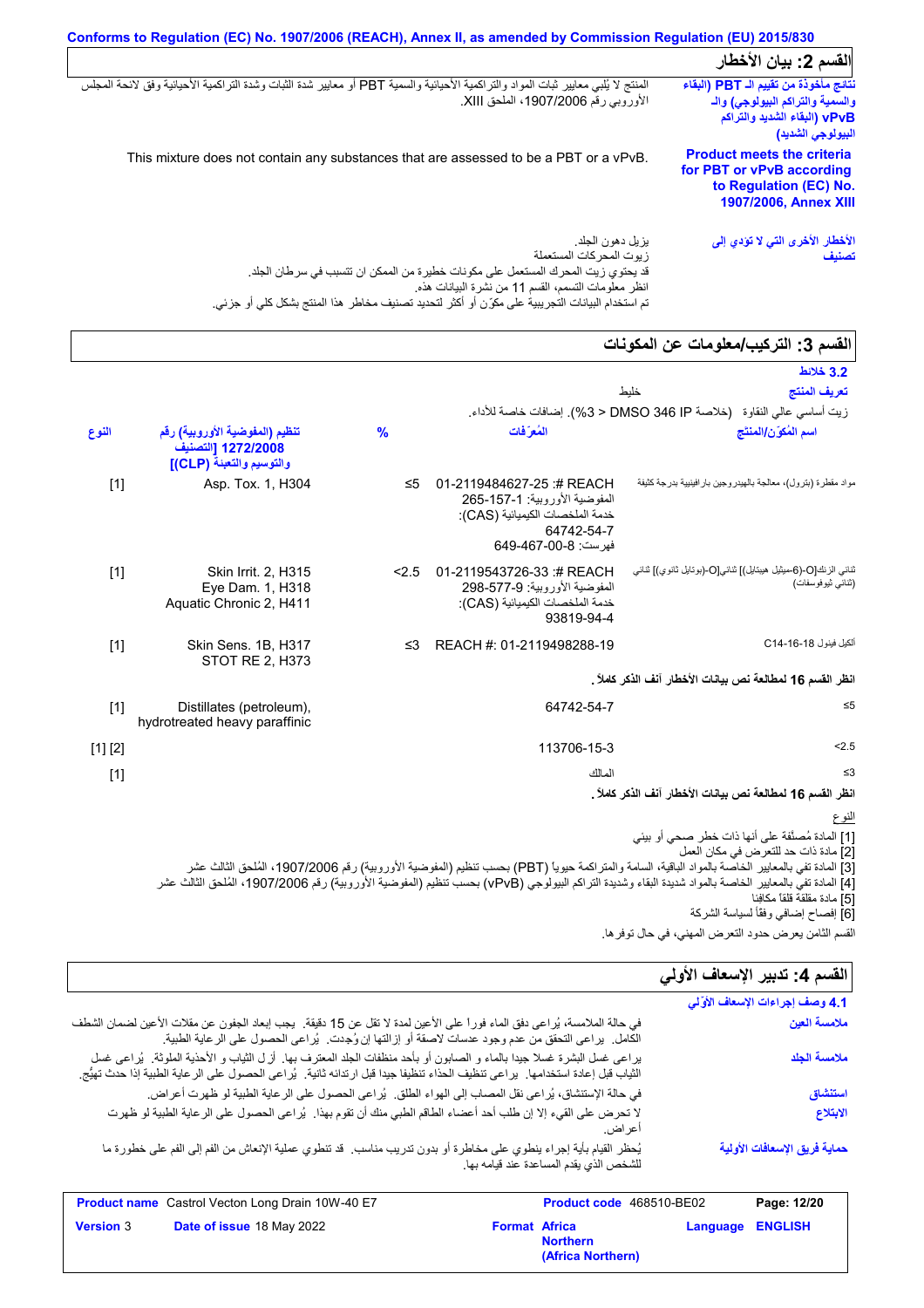# **Conforms to Regulation (EC) No. 1907/2006 (REACH), Annex II, as amended by Commission Regulation (EU) 2015/830 القسم :4 تدبیر الإسعاف الأولي**

| 4.2 أهم الأعراض والتأثيرات، الحاد منها والمؤجل |                                                                                                                                                       |
|------------------------------------------------|-------------------------------------------------------------------------------------------------------------------------------------------------------|
|                                                | انظر القسم 11 لمزيد من المعلومات عن التأثيرات الصحية والأعراض                                                                                         |
| <u>آثار صحية حادة كامنة</u>                    |                                                                                                                                                       |
| استنشاق                                        | استنشاق الأبخرة في الظروف المحيطة لا يمثل مشكلة في المعتاد، وذلك لانخفاض ضغط الأبخرة.                                                                 |
| الابتلاع                                       | لا توجد تأثيرات شديدة أو مخاطر حرجة معروفة.                                                                                                           |
| ملامسة الجلد                                   | يزيل دهون الجلد. قد تسبب جفاف الجلد وتهيُّجه. لا يُعد مُحَسِّس (مضـاعف حساسية) للبشرة.  بناءً على البيانات المتاحة لمهذه المادة أو<br>المواد المعنية. |
| ملامسة العين                                   | غير مصنف كمهيج للعينين بناءً على البيانات المتاحة لهذه المادة أو المواد المعنية.                                                                      |
|                                                | التأثيرات المتأخرة والفورية وكذلك التأثيرات المزمنة نتيجة للتعرض القصير والطويل الأمد                                                                 |
| استنشاق                                        | النعر ض الزائد لاستنشاق الجزيئات المتطايرة في الهواء أو الإيروسولات قد يتسبب في تهيج الجهاز التنفسي.                                                  |
| الابتلاع                                       | ابتلاع كميات كبيرة يمكن أن يؤدي إلى الغثيان والإسهال.                                                                                                 |
| ملامسة الجلد                                   | الملامسة بشكل متكرر أو لفترات طويلة يمكن أن تتسبب في إزالة الدهون من الجلد وتتسبب في تهيجات وتشققات و/أو التهابات جلدية.                              |
| ملامسة العين                                   | هناك خطورة محتملة من حدوث لسعة عابرة أو احمرار عابر في حالة حدوث ملامسة العين بشكل عرضي.                                                              |

# **4.3 دواعي أیة رعایة طبیة فوریة ومُعالجة خاصة مطلوبة**

**ملاحظات للطبیب**

یجب أن تتم المعالجة حسب الأعراض بشكل عام ویتم إجراؤھا لتخفیف حدة التأثیرات.

|                                                                                                                                                                                                                                                                                                              | القسم 5: تدابير مكافحة النار                               |
|--------------------------------------------------------------------------------------------------------------------------------------------------------------------------------------------------------------------------------------------------------------------------------------------------------------|------------------------------------------------------------|
|                                                                                                                                                                                                                                                                                                              | 5.1 وسائل الإطفاء                                          |
| في حالة نشوب حريق، استخدم الرغوة والمواد الكيميائية الجافة أو طفاية حريق أو بخاخة بها ثاني أكسيد الكربون.                                                                                                                                                                                                    | وسائل الإطفاء المناسبة                                     |
| لا تستخدم المياه النفاثة. قد يُسبب استخدام القواطع المائية النفاثة انتشار الحريق نتيجة تطاير المنتج المحترق وتناثره.                                                                                                                                                                                         | وسائل الإطفاء غير المناسبة                                 |
|                                                                                                                                                                                                                                                                                                              | 5.2 الأخطار الخاصة الناجمة عن المادة أو الخليط             |
| سوف يحدث تزايد في الضغط وقد تنفجر الحاوية في حالة حدوث حريق أو تسخين.                                                                                                                                                                                                                                        | الأخطار الناجمة عن المادة أو الخليط                        |
| نواتج الاحتراق قد تشمل ما يلي:<br>أكاسيد الكربون (CO2, CO)                                                                                                                                                                                                                                                   | منتجات احتراق خطرة                                         |
|                                                                                                                                                                                                                                                                                                              | 5.3 نصائح لمكافحي الحريق                                   |
| يُحظر القيام بأية إجراء ينطوي على مخاطرة أو بدون تدريب مناسب.  يراعي عزل المكان على الفور و ذلك بإخلاء الأفراد المتواجنين<br>على مقربة من الحادث في حالة نشوب حريق.                                                                                                                                          | إحتياطات خاصة لمكافحي الحريق                               |
| ينبغي أن يرتدي مكافحو الحر ائق التجهيز ات الواقية المناسبة و جهاز تنفس مكتفي ذاتيًّا (SCBA) ذا وحدة كاملة للوجه يعمل في نمط<br>الضغط الموجب.  ثياب مكافحي الحريق (بما فيها الخوذات والأحذية والقفازات الواقية) التي تتفق والمعيار الأوروبي G9 EN سوف<br>تكفل مُستوى أساسياً من الحماية من الحوادث الكيماوية. | معدات الحماية الشخصية والاحتياطات<br>اللازمة لعمال الإطفاء |

# القسم **6: تدابیر مواجهة التسرب العارض**

|                                   | 6.1 لاحتياطات الشخصية ومعدات الحماية وإجراءات الطوارئ                    |                                              |                                                                                                                                                                                                                                                                                                                                                                                             |                  |
|-----------------------------------|--------------------------------------------------------------------------|----------------------------------------------|---------------------------------------------------------------------------------------------------------------------------------------------------------------------------------------------------------------------------------------------------------------------------------------------------------------------------------------------------------------------------------------------|------------------|
| للأفراد من خارج فريق الطوارئ      |                                                                          |                                              | يُحظر القيام بأية إجراء ينطوي على مخاطرة أو بدون تدريب مناسب. يراعي إخلاء المناطق المجاورة. يراعي عدم السماح بالدخول<br>لكل من لا يرتدي مهمات الواقية أو من لا حاجة لك بهم من الأفراد.  يراعي تجنب ملامسة المادة المنسكبة أو السير  عليها.  قد تكون<br>الأرضيات زلقة؛ يجب توخي العناية لتجنب السقوط.  ارتدي مهمات الواقية الشخصية المُلائمة.                                                |                  |
| لمسعفي الطوارئ                    | الطوار ئ".                                                               |                                              | الدخول إلى مكان مقفل أو منطقة ردينة التهوية ملوثة بالأبخرة أو الرذاذ أو العادم يمثل خطورة بالغة في حالة عدم استخدام معدات<br>الحماية المناسبة للجهاز التنفسي وعدم الاستعانة بنظام عمل آمن.  قم بارتداء جهاز تنفس مستقل بذاته.  احرص على ارتداء سترة مناسبة<br>واقية من المواد الكيميائية.   احذية برقبة مقاومة للمواد الكيميائية.  راجع كذلك المعلومات الواردة في قسم "للافراد من خارج فريق |                  |
| 6.2 الاحتياطات البينية            |                                                                          |                                              | تجنب تناثر المادة المنسكبة وجريانها السطحي ووصولها إلى التربة و المجاري المائية والبالوعات ومجاري الصرف. يُراعى إبلاغ<br>السلطات المعنية لو تسبب المنتج في تلوث البيئة (مجاري الصرف، المجاري المائية، التربة أو الهواء).                                                                                                                                                                    |                  |
| 6.3 طرائق ومواد الاحتواء والتنظيف |                                                                          |                                              |                                                                                                                                                                                                                                                                                                                                                                                             |                  |
| انسكاب صغير                       |                                                                          |                                              | يُراعى وقف التسرب إن لم ينطو ذلك على مخاطرة.  يراعى نقل الأوعية من منطقة الانسكاب.  يُراعى امتصاصمها بمادة خاملة، ثم<br>إيداعها إحدى الحاويات المُلائمة للتخلص من النفاية.  تخلص منها عن طريق أحد مقاولي التخلص من النفايات المرخصين.                                                                                                                                                       |                  |
| انسكاب كبير                       |                                                                          | طريق أحد مقاولي التخلص من النفايات المرخصين. | يُراعي وقف التسرب إن لم ينطو ذلك على مخاطرة.  يراعي نقل الأوعية من منطقة الانسكاب.  امنع دخولها في بالوعات الصرف، و<br>المجاري المائية، أو البدرومات، أو المناطق المغلقة ٍ يُراعى احتواء الانسكاب وجمعه بمادة ماصةٍ غير قابلة للاحتراق مثل الرمل، أو<br>التراب، أو الفرميكيوليت، أو تراب دياتومي، ثم وضعها في إحدى الحاويات للتخلص منها بما يتفق واللوائح المحلية.  تخلص منها عن            |                  |
| Page: 13/20                       | Product code 468510-BE02                                                 |                                              | Product name Castrol Vecton Long Drain 10W-40 E7                                                                                                                                                                                                                                                                                                                                            |                  |
| <b>ENGLISH</b>                    | <b>Format Africa</b><br>Language<br><b>Northern</b><br>(Africa Northern) |                                              | Date of issue 18 May 2022                                                                                                                                                                                                                                                                                                                                                                   | <b>Version 3</b> |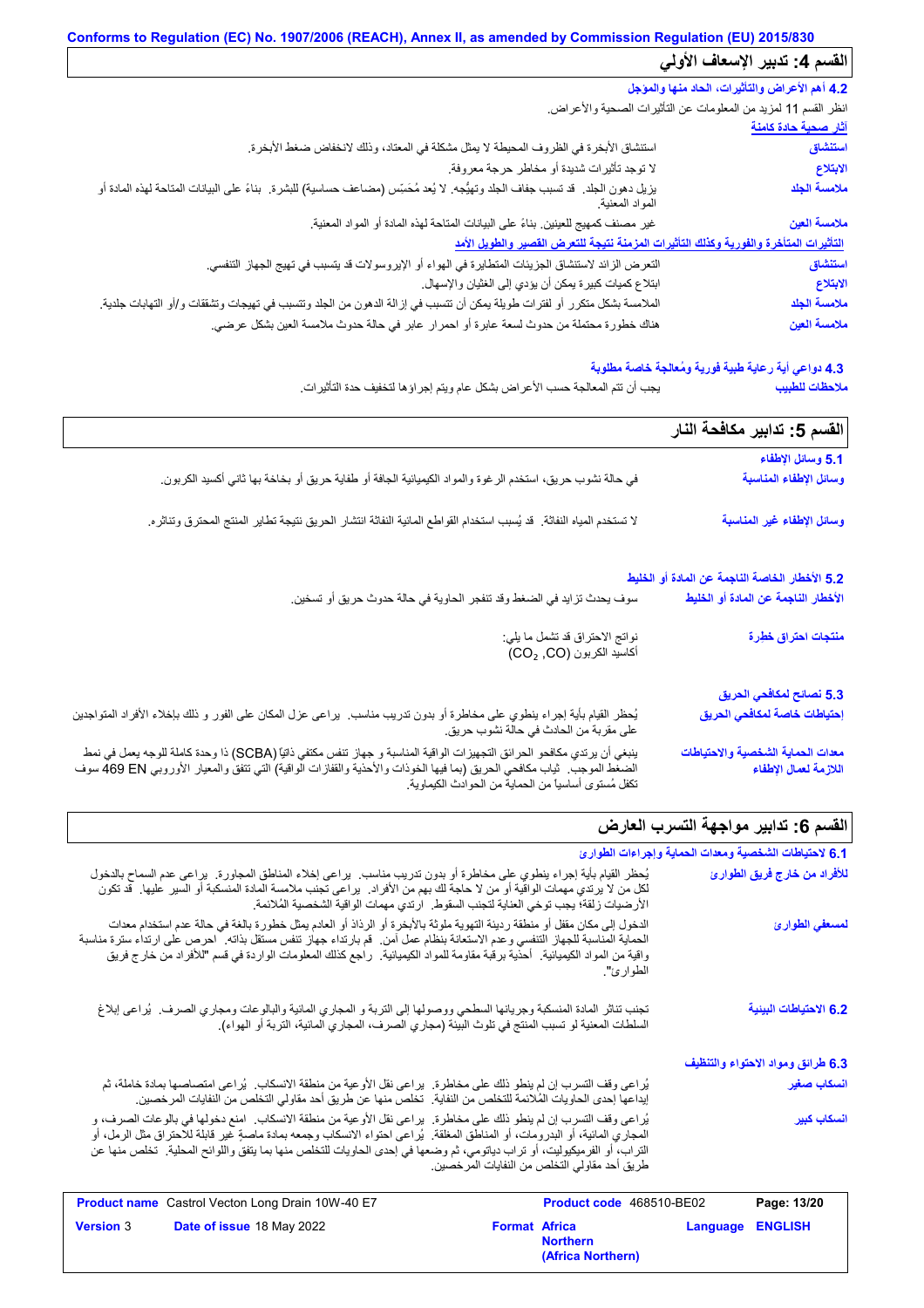| 6.4 مرجع للأقسام الأخرى |
|-------------------------|
|                         |
|                         |
|                         |
|                         |
|                         |
|                         |

|                                                                                                                                                                                                                                                                                                                                                                                                                                                                                     | القسم 7: المناولة والتخزين                                                           |
|-------------------------------------------------------------------------------------------------------------------------------------------------------------------------------------------------------------------------------------------------------------------------------------------------------------------------------------------------------------------------------------------------------------------------------------------------------------------------------------|--------------------------------------------------------------------------------------|
|                                                                                                                                                                                                                                                                                                                                                                                                                                                                                     | 7.1 احتياطات للمناولة المأمونة                                                       |
| ارتدي مهمات الواقية الشخصية المُلائمة.                                                                                                                                                                                                                                                                                                                                                                                                                                              | احتياطات للمناولة الآمنه                                                             |
| يحظر تناول الطعام، والشراب، والتدخين في الأماكن التي يجري التعامل فيها مع هذه المادة سواء بالمناولة، التخزين أو المعالجة<br>يُراعى الإغتسال جيداً بعد مناولتها ِ اخلع الثياب المُلوَّثة والتجهيزات الوقائية قبل دخول الأماكن الم                                                                                                                                                                                                                                                    | إرشادات حول الصحة المهنية العامة                                                     |
| خزن المادة وفقاً لتعليمات السلطات المحلية.  يُخزَّن في مكان جاف، وبارد وجيد التهوية، بعيداً عن المواد غير المتوافقة (انظر القسم<br>10).  يُراعى الحفظ بعيدا عن الحرارة وضوء الشمس المباشر   براعى غلق الوعاء غلقا ناما محكما إلى أن يُعدّ للاستخدام   لابد من<br>إحكام غلق الأوعية التي قد فُتِحت و تركها في وضع قائم و ذلك لتلافي حدوث تسريب.  يجب أن يتم التخزين والاستعمال فقط في<br>معدات/حاويات مصممة للاستخدام مع هذا المنتج.  يُحظر التخزين في حاويات لا تحمل كتابة توضيحية. | 7.2 متطلبات التخزين الآمنه، بما في ذلك<br><mark>يتعلق بحالات عدم توافق المواد</mark> |
| التعرض لدرجات الحرارة العالية لفترات طويلة                                                                                                                                                                                                                                                                                                                                                                                                                                          | غير ملائمة                                                                           |

# القسم 8: ضوابط التعرض/الحماية الشخصية

|                                                                                                                                                                                                                           | 8.1 تدابير التحكم         |
|---------------------------------------------------------------------------------------------------------------------------------------------------------------------------------------------------------------------------|---------------------------|
| قيمة حد النعرض غير معروفة.                                                                                                                                                                                                | <u>حدود التعرض المهنى</u> |
|                                                                                                                                                                                                                           |                           |
| في الوقت الذي قد يُظهر حد التعرض المهني (OEL) مكونات معينة في هذا القسم، فإن مكونات أخرى قد توجد في الغبار أو الراد الله الذاجم. لذا، فإن حد تعرض مهني معين<br>قد لا ينطبق على المنتج ككل وإنما يدرج للإرشاد والتوجيه فقط |                           |

|                  | إن كان هذا المنتَج يحتوي على مُكرِّنات لها حدود تعرُّض، قد يكون من المطلوب إجراء متابعة حيوية أو متابعة الأشخاص أو مكان<br>العمل كي يتسنى تحديد مدى فاعلية التهوية، أو إجراءات التحكم الأخرى و/أو مدى ضرورة استخدام الأجهزة التنفسية الواقية.  تنبغي<br>الإشارة إلى معايير الْمُراقَبة، من مثل ما يلي:  المعيار الأوروبي 689 EN (أجواء موقع العمل - إرشادات نقييم النعرض لعوامل<br>كيماوية بالاستنشاق لمقارنتها بالقيم الحدية واستراتيجية القياس)  المعيار الأوروبي 14042 D إأجواء موقع العمل - دليل اتخاذ<br>وتطبيق إجراءات تقييم النعرض للعوامل البيولوجية والكيماوية)  المعيار الأوروبي 482 Bd (أجواء موقع العمل - المتطلبات العامة<br>لأداء إجراءات قياس العوامل الكيماوية)  سيكون من المطلوب كذلك الرجو ع إلى وثائق التوجيه الوطنية الخاصة بطرق تحديد المواد          |                      | الخطر ة                                                                                                               |                 | ء چسبی سے ایکسن سی رہت چار ، انہریت<br>إجراءات المتابعة الموصى بها |
|------------------|----------------------------------------------------------------------------------------------------------------------------------------------------------------------------------------------------------------------------------------------------------------------------------------------------------------------------------------------------------------------------------------------------------------------------------------------------------------------------------------------------------------------------------------------------------------------------------------------------------------------------------------------------------------------------------------------------------------------------------------------------------------------------|----------------------|-----------------------------------------------------------------------------------------------------------------------|-----------------|--------------------------------------------------------------------|
|                  |                                                                                                                                                                                                                                                                                                                                                                                                                                                                                                                                                                                                                                                                                                                                                                            |                      |                                                                                                                       |                 | <u>مستوى مشتق غير مؤثر</u>                                         |
|                  |                                                                                                                                                                                                                                                                                                                                                                                                                                                                                                                                                                                                                                                                                                                                                                            |                      |                                                                                                                       |                 | DNELs/DMELs غير مُتاحة.                                            |
|                  |                                                                                                                                                                                                                                                                                                                                                                                                                                                                                                                                                                                                                                                                                                                                                                            |                      |                                                                                                                       |                 | الـ PNEC = تركَّز عدم التأثير المُتوفَّع                           |
|                  |                                                                                                                                                                                                                                                                                                                                                                                                                                                                                                                                                                                                                                                                                                                                                                            |                      |                                                                                                                       |                 | PNECs غير مُتاحة.                                                  |
|                  |                                                                                                                                                                                                                                                                                                                                                                                                                                                                                                                                                                                                                                                                                                                                                                            |                      |                                                                                                                       |                 | 8.2 ضوابط التعرض                                                   |
|                  | احرص على توفير تهوية للعوادم أو الوسائل الهندسية الاخرى للحماية، وذلك للإبقاء على مستويات التركيز المعنية للمواد العالقة بالهواء<br>يجب تقييم جميع الأنشطة المرتبطة بالمواد الكيميائية من حيث مخاطر ها على الصحة، وذلك لضمان التحكم في معدلات التعرض بالشكل<br>المناسب. لا يجوز تحديد معدات الوقاية الشخصية إلا بعد تقييم الأشكال الأخر ى لإجراءات التحكم ( على سبيل المثال عمليات التحكم<br>الهندسية) بالشكل المناسب.  يجب أن نتوافق معدات الوقاية الشخصية مع المواصفات المعنية وأن تكون مناسبة للاستخدام، ويجب الحفاظ<br>يجب التشاور مع مورد معدات الوقاية الشخصية لطلب المشورة بشأن الاختيار والمواصفات المعنية لمزيد من المعلومات، اتصل<br>القرار النهائي لاختيار معدات الوقاية يعتمد على تقييم المخاطر ـ ومن المهم التأكد من ملاءمة جميع عناصر معدات الوقاية الشخصية. |                      | دون حدود التعرض المقبولة لها على الصعيد المهني<br>عليها في حالة جيدة وصيانتها بشكل سليم<br>بالهيئة المحلية للمو اصفات |                 | الضوابط الهندسية المناسبة                                          |
|                  |                                                                                                                                                                                                                                                                                                                                                                                                                                                                                                                                                                                                                                                                                                                                                                            |                      |                                                                                                                       |                 | <u>تدابير الحماية الفردية</u>                                      |
|                  | اغسل اليدين، والذراعين، والوجه غسلاً ناماً بعد مناولة المنتجات الكيميائية، وعند الأكل والتدخين، وفي نهاية فترة العمل ِ تأكد من<br>وجود محطات غسل الأعين وأدشاش الطوارئ على مقربة من موقع العمل.                                                                                                                                                                                                                                                                                                                                                                                                                                                                                                                                                                            |                      |                                                                                                                       |                 | إجراءات النظافة الشخصية                                            |
|                  |                                                                                                                                                                                                                                                                                                                                                                                                                                                                                                                                                                                                                                                                                                                                                                            |                      |                                                                                                                       |                 | حماية تنفسية                                                       |
|                  | في حالة عدم كفاية التهوية، يُراعى ارتداء تجهيزات تنفسية ملائمة.<br>يعتمد الاختيار الصحيح لتجهيزات حماية الجهاز التنفسي على المواد الكيميائية التي يتم التعامل معها وظروف العمل والاستخدام وحالة<br>تجهيز ات حماية الجهاز التنفسي. يجب وضع تدابير أمان تتناسب مع كل استخدام مقرر . لذلك يجب اختيار تجهيز ات حماية الجهاز<br>التنفسي بالتشاور مع المورد / الشركة الصانعة مع مراعاة التقييم الكامل لظروف العمل                                                                                                                                                                                                                                                                                                                                                                |                      | نظار ات أمان ذات ساتر ات جانبية.                                                                                      |                 | أدوات حماية الوجه/العين<br><u>حماية للجلد</u>                      |
|                  |                                                                                                                                                                                                                                                                                                                                                                                                                                                                                                                                                                                                                                                                                                                                                                            |                      |                                                                                                                       |                 |                                                                    |
|                  | Product name Castrol Vecton Long Drain 10W-40 E7                                                                                                                                                                                                                                                                                                                                                                                                                                                                                                                                                                                                                                                                                                                           |                      | Product code 468510-BE02                                                                                              |                 | Page: 14/20                                                        |
| <b>Version 3</b> | Date of issue 18 May 2022                                                                                                                                                                                                                                                                                                                                                                                                                                                                                                                                                                                                                                                                                                                                                  | <b>Format Africa</b> | <b>Northern</b>                                                                                                       | <b>Language</b> | <b>ENGLISH</b>                                                     |

**(Africa Northern)**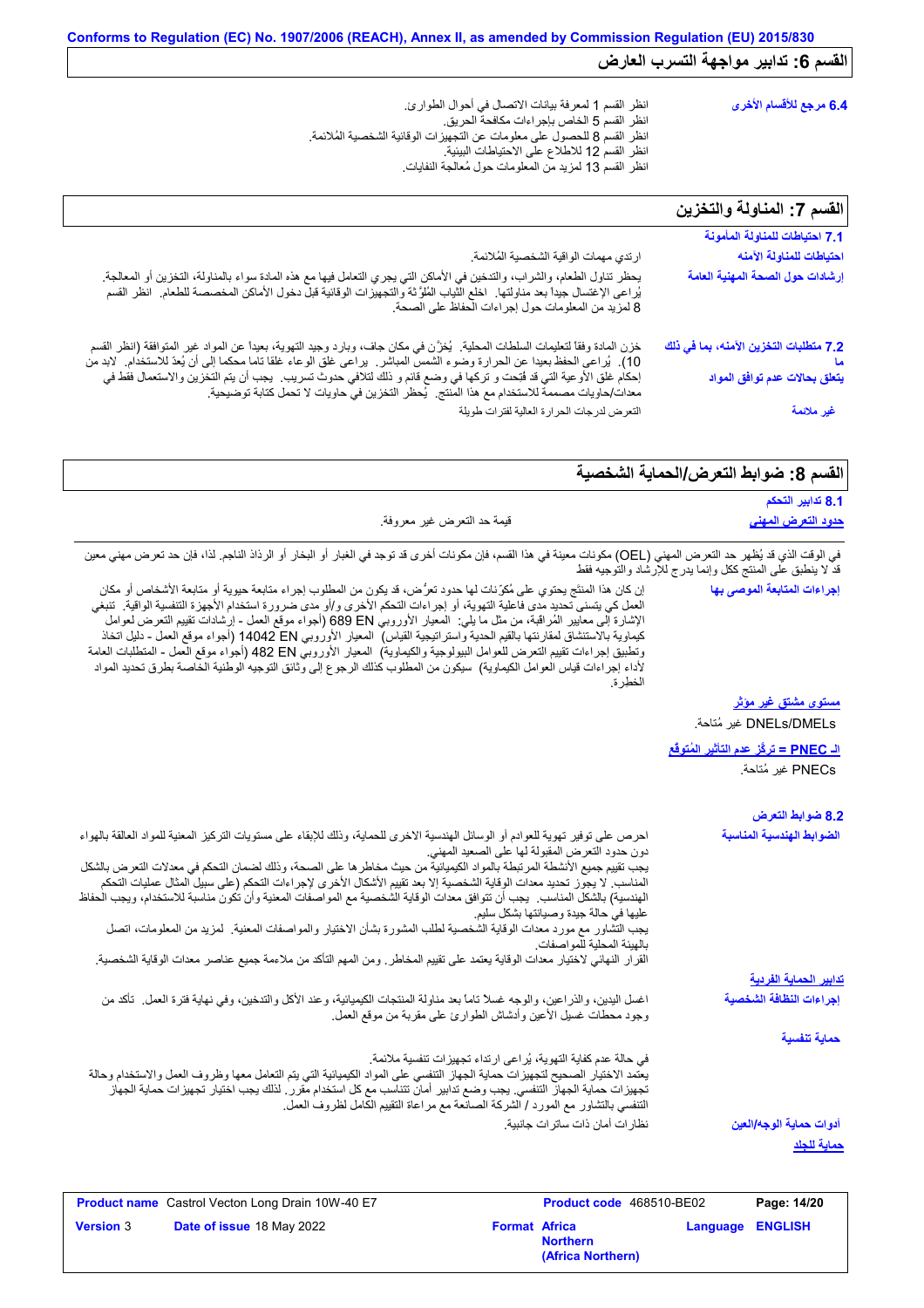| القسم 8: ضوابط التعرض/الحماية الشخصية |                                                                                                                                                                                                                                                                                                                                                                                                                                                                                                                                                                                                                                      |
|---------------------------------------|--------------------------------------------------------------------------------------------------------------------------------------------------------------------------------------------------------------------------------------------------------------------------------------------------------------------------------------------------------------------------------------------------------------------------------------------------------------------------------------------------------------------------------------------------------------------------------------------------------------------------------------|
| حماية يدوية                           | معلومات عامة:                                                                                                                                                                                                                                                                                                                                                                                                                                                                                                                                                                                                                        |
|                                       | ظرًا لتفاوت الظروف الخاصة لبيئات العمل واختلاف ممارسات التعامل مع المواد، فيجب وضع تدابير أمان تتناسب مع كل استخدام<br>مقرر ٍ يعتمد الاختيار الصحيح لقفازات الحماية على المواد الكيميائية التي يتم التعامل معها وظروف العمل والاستخدام معظم القفازات<br>توفر الحماية لفترة زمنية محدودة فقط قبل وجود التخلص منها واستبدالها (حتى أفضل القفازات المقاومة للمواد الكيميائية تتآكل بفعل<br>التعرض المتكرر للمواد الكيميائية)                                                                                                                                                                                                            |
|                                       | يجب اختيار القفازات بالتشاور مع المورد / الشركة الصانعة مع مراعاة التقييم الكامل لظروف العمل.<br>يُنصح باستخدام: قفاز ات نيتريل.<br>الزمن اللازم للاختراق:                                                                                                                                                                                                                                                                                                                                                                                                                                                                           |
|                                       | ثجمع بيانات زمن الاختراق من مصنعي القفاز تحت ظروف الاختبار المعملية وتمثل المدة أو الفترة المتوقعة التي يؤمن خلالها القفاز<br>حماية من تسرب المادة أو نفاذها. ومن الأهمية بمكان مراعاة طبيعة ظروف العمل الفعيلة عند اتباع توصيات زمن الاختراق. ويتعين<br>دائمًا التشاور مع مورد القفازات للوقوف على معلومات تقنية وفنية محدثة بشأن زمن الاختراق لنوع القفاز الموصىي به<br>فيما يلي توصياتنا بخصوص اختيار  القفاز اتs:                                                                                                                                                                                                                |
|                                       | الملامسة المستمر ة:                                                                                                                                                                                                                                                                                                                                                                                                                                                                                                                                                                                                                  |
|                                       | قفازات بفترة اختراق لا تقل عن 240 دقيقة، أو >480 دقيقة، إذا أمكن الحصول على قفازات مناسبة.<br>إذا لم تتوفر قفازات مناسبة تضمن الحماية بهذا المستوى، فمن الممكن استخدام قفازات بفترات حماية أقل طالما هناك قواعد مناسبة يتم<br>الالتز ام بها لصيانة القفاز ات و استبدالها.                                                                                                                                                                                                                                                                                                                                                            |
|                                       | الحماية من الرذاذ قصيرة الأجل                                                                                                                                                                                                                                                                                                                                                                                                                                                                                                                                                                                                        |
|                                       | توصيات فتر ات الاختر اق كما سبق.<br>يمكن في المعتاد استخدام القفازات ذات فترات الاختراق القصيرة للأعمال التي يتم فيها التعرض للزيوت لفترات قصيرة وعابرة. لذلك،<br>يجب أن تكون هناك قواعد مناسبة يتم الالتزام بها بشكل تام لصبيانة القفاز ات واستبدالها.<br>سَمك الففاز :                                                                                                                                                                                                                                                                                                                                                             |
|                                       | بالنسبة للاستخدامات العامة، فإننا نوصي بقفاز بسُمك يزيد على 0.35 مم.                                                                                                                                                                                                                                                                                                                                                                                                                                                                                                                                                                 |
|                                       | يجب التأكيد والتشديد أن سُمك القفاز لا يمثل بالضرورة مؤشرًا موثوقًا على مقاومة القفاز لمادة كيميائية معينة، ذلك أن كفاءة مقاومة<br>التسرب للقفاز ستكون معتمدة على تركيب المادة المصنعة منها القفاز تحديدًا. لذا فإن اختيار القفاز يجب أن يستند على عوامل ومتطلبات                                                                                                                                                                                                                                                                                                                                                                    |
|                                       | المهمة ومعرفة بازمان الاختراق.<br>كذلك قد يتنوع سُمك القفاز بناء على مُصنع القفاز ، ونوع القفاز وموديل القفاز ٍ لذا، يجب أخذ بيانات المصنع الفنية بالحسبان وذلك<br>لضمان القفاز الأكثر مناسبة للمهمة                                                                                                                                                                                                                                                                                                                                                                                                                                 |
|                                       | ملاحظة: اعتمادًا على نوع النشاط قيد الممارسة، فإن القفازات ذات السُمك المختلف قد تكون مطلوبة لمهام مُحددة. على سبيل المثال:                                                                                                                                                                                                                                                                                                                                                                                                                                                                                                          |
|                                       | • قد يتطلب الأمر القفازات الرقيقة (بسُمك يبلغ 0.1 مم أو أقل) متى تطلب الأمر درجة من المهارة اليدوية والبراعة. ومع ذلك، فإن مثل<br>هذه القفازات ينتظر منها أن توفر الحماية لفترة قصيرة، وعادة ما تكون للاستخدام مرة واحدة ثم يجري التخلص منها.                                                                                                                                                                                                                                                                                                                                                                                        |
|                                       | • قد تبرز الحاجة لقفازات أكثر سُمكًا (حتى 3 مم أو أكثر) في حالة المخاطر الميكانيكية (وكذلك الكيميائية)؛ أي متى كان هناك احتمال<br>للتآكل أو القشط أو الثقب                                                                                                                                                                                                                                                                                                                                                                                                                                                                           |
| الجلد والجسم                          | استخدام الملابس الواقية يعتبر من الممارسات الجيدة في المجال الصناعي.<br>يجب انتقاء التجهيزات الشخصية الواقية للجسم بما يتفق والمهمة التي يجري القيام بها والمخاطر التي تنطوي عليها، كما يجب أن<br>يعتمدها أحد المختصبين قبل التعامل مع هذا المنتج<br>أفرولات العمل المصنوعة من القطن أو البوليستر/القطن توفر الحماية فقط من التلوث السطحي الخفيف الذي لا يصل إلى الجلد ٍ ويجب<br>غسل أفرولات العمل بصفة منتظمة ٍ عندما تزداد خطورة تعرض الجلد للمواد (على سبيل المثال عند تنظيف المواد المنسكبة أو في<br>حالة وجود خطورة من تناثر الرذاذ)، فيجب ارتداء مريلة مقاومة للمواد الكيميائية و/أو أحذية وسترات غير منفذة للمواد الكيميائية. |
| يتعين مراجعة المعايي <u>ر :</u>       | حماية تنفسية: 529 EN<br>قفازات: 374 EN ,420 EN<br>حماية للعين: 166 EN<br>الترشيح نصف الوجهي: 149 EN<br>الترشيح نصف الوجهي ذي الصمام: 405 EN<br>قناع نصفي: 140 EN مرشح إضافي<br>قفاع وجهي كامل: 136 EN مرشح إضافي<br>مر شحات الجز ئيات: 143 EN<br>مرشحات الغاز/ المشتركة: 14387 EN                                                                                                                                                                                                                                                                                                                                                    |
| ضوابط التعرض البينى                   | ننصح بفحص الإنبعاثات الصادرة من أجهزة العمل والتهوية، للتأكد من استيفائها لمتطلبات قانون حماية البيئة _ في بعض الحالات، قد<br>يكون من الضروري استخدام أجهزة إمتصاص الدُّخان، أو المُرشِّحات أو إجراء تعديلاتٍ هندسية للمُعِدَّات، كي يتسنى تقليل الانبعاثات<br>البي مستويات مقبولة.                                                                                                                                                                                                                                                                                                                                                  |

|                  | <b>Product name</b> Castrol Vecton Long Drain 10W-40 E7 |                      | <b>Product code</b> 468510-BE02      |                         | Page: 15/20 |
|------------------|---------------------------------------------------------|----------------------|--------------------------------------|-------------------------|-------------|
| <b>Version 3</b> | Date of issue 18 May 2022                               | <b>Format Africa</b> | <b>Northern</b><br>(Africa Northern) | <b>Language ENGLISH</b> |             |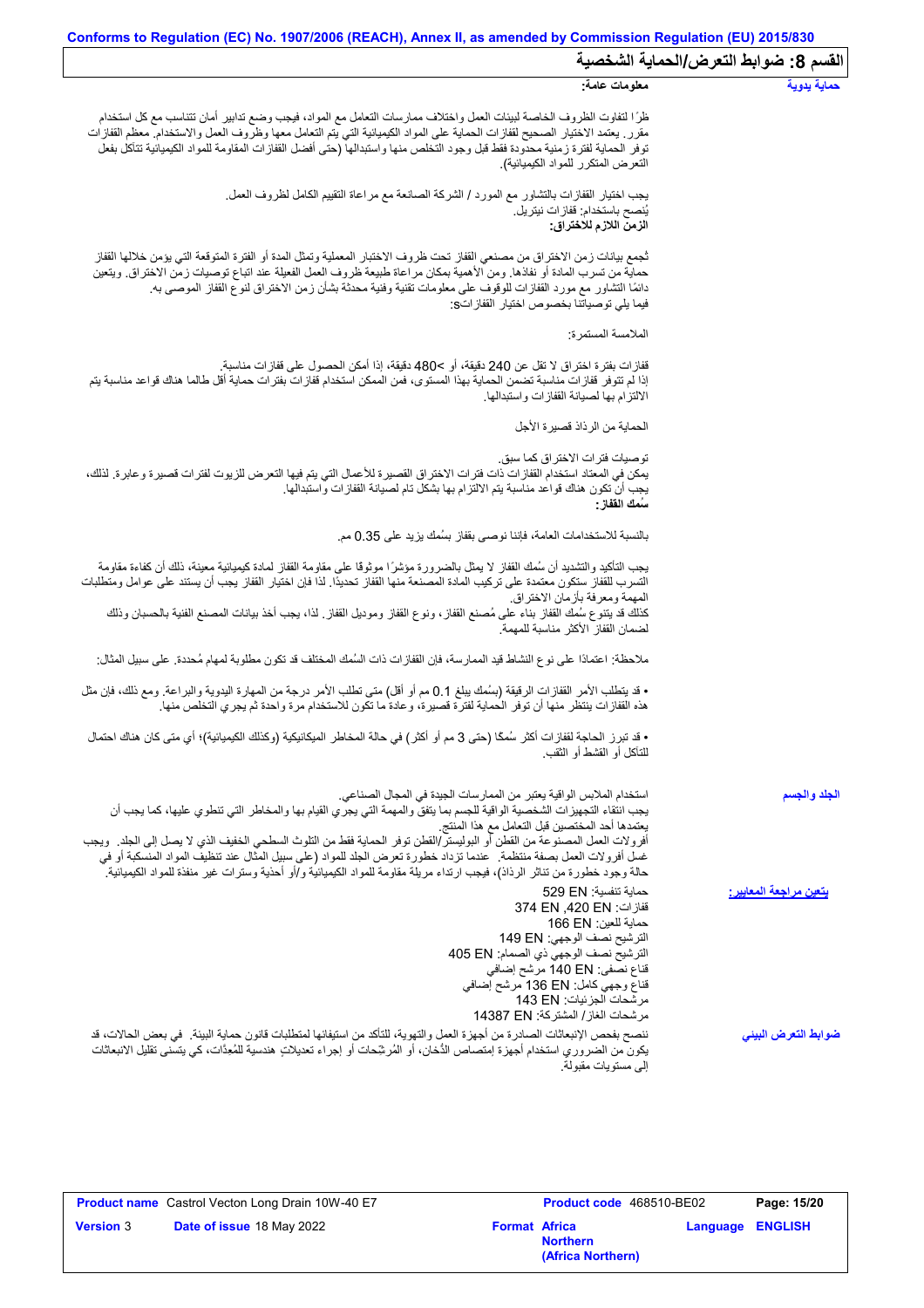| القسم 9: الخصائص الفيزيائية والكيميائية                |                                                                                                                   |
|--------------------------------------------------------|-------------------------------------------------------------------------------------------------------------------|
| 9.1 معلومات حول الخواص الكيميائية والفيزيائية الأساسية |                                                                                                                   |
| المظهر                                                 |                                                                                                                   |
| الحالة الفيزيانية                                      | سائل.                                                                                                             |
| اللون                                                  | كهر مان. [فاتح]                                                                                                   |
| الرائحة                                                | غير متوفرة.                                                                                                       |
| عتبة الرائحة                                           | غير متوفرة.                                                                                                       |
| الأس الهيدروجيني pH                                    | غير قابل للتطبيق.                                                                                                 |
| نقطة الانصهار إنقطة التجمد                             | غير متوفرة.                                                                                                       |
| نفطة الغليان الأوَّلية ونطاق الغليان                   | غير متوفرة.                                                                                                       |
| نقطة الإنسكاب                                          | -42 $^{\circ}$ C                                                                                                  |
| نقطة الوميض                                            | كأس مغلق: 210°C (410 ف)                                                                                           |
| معدل التبخر                                            | غير متوفرة.                                                                                                       |
| القابلية للالتهاب (مادة صلبة، غاز)                     | غير متوفرة.                                                                                                       |
| الحدود العليا/الدنيا لقابلية الاشتعال أو الانفجار      | غير متوفرة.                                                                                                       |
| الضغط البخاري                                          | غير متوفرة.                                                                                                       |
| الكثافة البخارية                                       | غير متوفرة.                                                                                                       |
| الكثافة النسبية                                        | غير متوفرة.                                                                                                       |
| الكثافة                                                | <1000 كجم/m3 (2°15) m3 عند 15°C                                                                                   |
| الذوبانية (نبات)                                       | غير ذؤوب في الماء.                                                                                                |
| معامل تفريق الأوكتانول/الماء                           | غير قابل للتطبيق.                                                                                                 |
| درجة حرارة الاشتعال الذاتى                             | غير متوفرة.                                                                                                       |
| درجة حرارة الانحلال                                    | غير متوفرة.                                                                                                       |
| اللزوجة                                                | كينماتي: S2mm 86.3/ (86.3 سنتي ستوك) عند C°40<br>كينماتي: 12.5 إلى 3.16 S2mm/ (12.5 إلى 16.3 سنتي ستوك) عند 100°C |
| الخواص الانفجارية                                      | غير متوفرة.                                                                                                       |
| خواص مؤكسيدة                                           | غير متوفرة.                                                                                                       |

**9.2 المعلومات الأخرى**

لیس ھناك مزید من المعلومات.

| القسم 10: الثبات الكيميائي والقابلية للتفاعل |                                                                                                                           |
|----------------------------------------------|---------------------------------------------------------------------------------------------------------------------------|
| 10.1 التفاعلية                               | غير متاح بيانات اختبار أخرى معينة لهذا المنتج.  ارجع إلى الظروف التي يجب تجنبها والمواد غير المتوافقة لمزيد من المعلومات. |
| 10.2 الثبات الكيميائي                        | المُنتَج ثابت                                                                                                             |
| 10.3 إمكانية التفاعلات الخطرة                | لن تحدث تفاعلات خطرة في ظروف التخزين والاستخدام العادية.<br>لن تحدث بلمرة خطرة في ظروف التخزين والاستخدام العادية.        |
| 10.4 الظروف التي ينبغي تجنبها                | يجب تجنب جميع مصادر الاشتعال الممكنة (شرر أو لهب).                                                                        |
| 10.5 المواد غير المتوافقة                    | نتفاعل أو غير متطابقة مع المواد النالية: مواد مؤكسدة.                                                                     |
| 10.6 نواتج الانحلال الخطرة                   | في ظروف التخزين والاستخدام العادية، من غير المنتظر أن تتولَّد نواتج تحلل خطِرة.                                           |

|                  | <b>Product name</b> Castrol Vecton Long Drain 10W-40 E7 |                      | <b>Product code</b> 468510-BE02      |                         | Page: 16/20 |
|------------------|---------------------------------------------------------|----------------------|--------------------------------------|-------------------------|-------------|
| <b>Version 3</b> | <b>Date of issue 18 May 2022</b>                        | <b>Format Africa</b> | <b>Northern</b><br>(Africa Northern) | <b>Language ENGLISH</b> |             |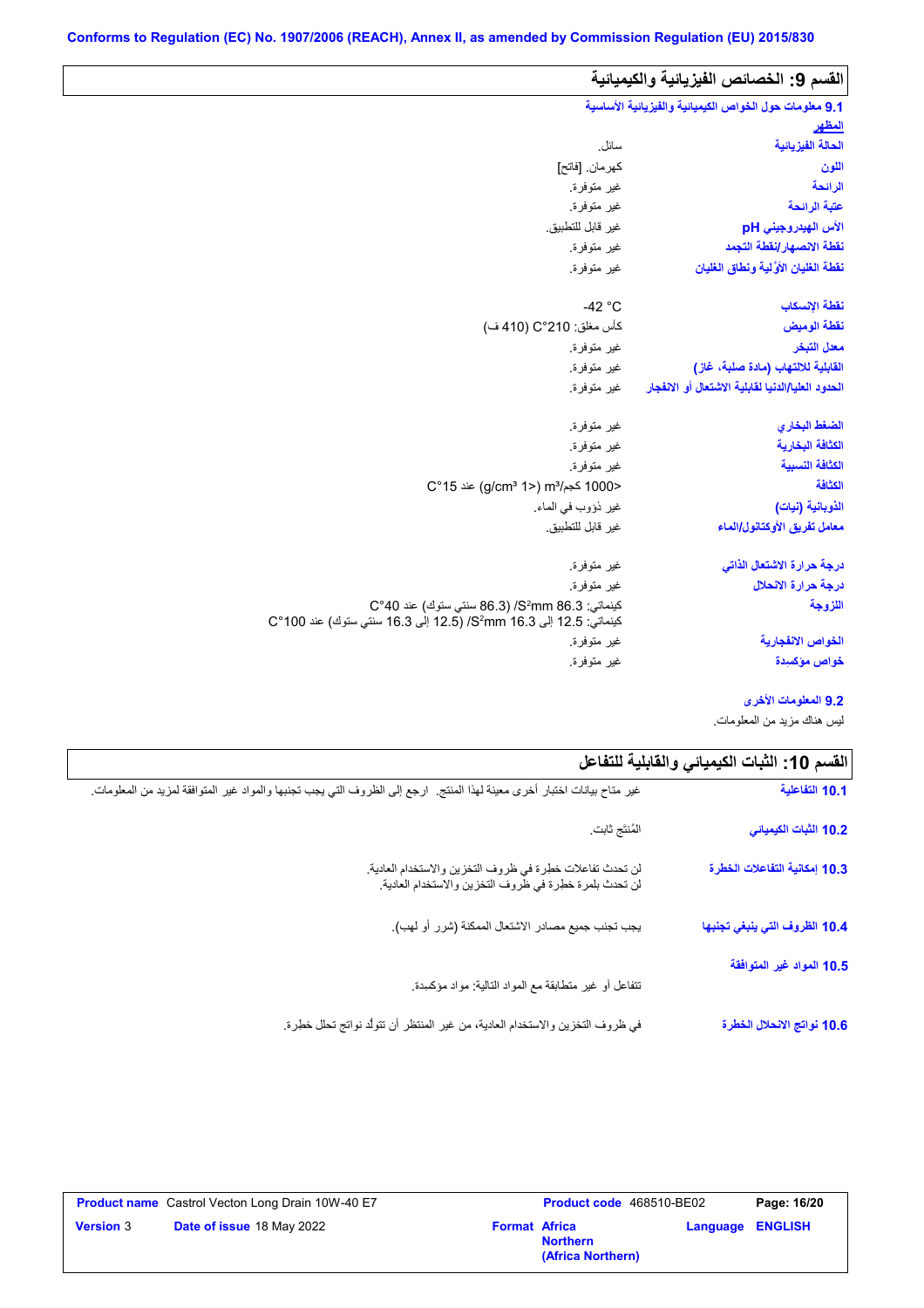# **القسم :11 المعلومات السمومیة**

|                                                                                     |                       |                    |                                            |                                      | 11.1 معلومات حول الآثار السمية                  |  |
|-------------------------------------------------------------------------------------|-----------------------|--------------------|--------------------------------------------|--------------------------------------|-------------------------------------------------|--|
|                                                                                     | تقديرات السمية الحادة |                    |                                            |                                      |                                                 |  |
| اسم المُكوّن/المنتَج                                                                | بالفم (مج ا<br>كجم)   | جلدي (مج ا<br>كجم) | الاستنشاق<br>(الغازات) (جزء<br>من المليون) | الاستنشاق<br>(الأبخرة) (مج /<br>لتر) | الاستنشاق<br>(الأغبرة<br>والضباب) (مج<br>ا لتر) |  |
| ثنائي الزنك[O-(6-ميثيل هيبتايل)] ثنائي[O-(بوتايل ثانوي)] ثنائي<br>(ثنائي ثيوفوسفات) | 2500                  | N/A                | N/A                                        | N/A                                  | N/A                                             |  |
| ألكيل فينول C14-16-4                                                                | 2500                  | N/A                | N/A                                        | N/A                                  | N/A                                             |  |

سُبُل التعرض المُرتقَبَة: جلدي, استنشاق. **معلومات عن سُبُل التعرض المرجحة**

| <u>آثار صحبة حادة كامنة</u>                         |                                                                                                                                                                                                                                |
|-----------------------------------------------------|--------------------------------------------------------------------------------------------------------------------------------------------------------------------------------------------------------------------------------|
| استنشاق                                             | استنشاق الأبخرة في الظروف المحيطة لا يمثل مشكلة في المعتاد، وذلك لانخفاض ضغط الأبخرة.                                                                                                                                          |
| الابتلاع                                            | لا توجد تأثيرات شديدة أو مخاطر حرجة معروفة.                                                                                                                                                                                    |
| ملامسة الجلد                                        | يزيل دهون الجلد. قد تسبب جفاف الجلد وتهيُّجه. لا يُعد مُحَسِّس (مضـاعف حساسية) للبشرة.  بناءً على البيانات المتاحة لمهذه المـادة أو<br>المواد المعنية.                                                                         |
| ملامسة العين                                        | غير مصنف كمهيج للعينين بناءً على البيانات المتاحة لهذه المادة أو المواد المعنية.                                                                                                                                               |
| أعراض متعلقة بالخواص السمية والكيميانية والفيزيانية |                                                                                                                                                                                                                                |
| استنشاق                                             | ليست هناك بيانات معينة                                                                                                                                                                                                         |
| الابتلاع                                            | ليست هناك بيانات معينة                                                                                                                                                                                                         |
| ملامسة الجلد                                        | الأعراض الضائرة قد تشمل ما يلي:                                                                                                                                                                                                |
|                                                     |                                                                                                                                                                                                                                |
|                                                     | التشقق                                                                                                                                                                                                                         |
| ملامسة العين                                        | ليست هناك بيانات معينة                                                                                                                                                                                                         |
|                                                     | التأثيرات المتأخرة والفورية وكذلك التأثيرات المزمنة نتيجة للتعرض القصير والطويل الأمد                                                                                                                                          |
| استنشاق                                             | التعرض الزائد لاستنشاق الجزيئات المتطايرة في الهواء أو الإيروسولات قد يتسبب في تهيج الجهاز التنفسي.                                                                                                                            |
| الابتلاع                                            | ابتلاع كميات كبيرة يمكن أن يؤدي إلى الغثيان والإسهال.                                                                                                                                                                          |
|                                                     |                                                                                                                                                                                                                                |
|                                                     |                                                                                                                                                                                                                                |
| ملامسة الجلد                                        | الملامسة بشكل منكرر أو لفترات طويلة يمكن أن تتسبب في إزالة الدهون من الجلد وتتسبب في تهيجات وتشققات و/أو التهابات جلدية <sub>.</sub>                                                                                           |
| ملامسة العين<br>آثار صحبة مزمنة كامنة               | هناك خطورة محتملة من حدوث لسعة عابرة أو احمرار عابر في حالة حدوث ملامسة العين بشكل عرضي.                                                                                                                                       |
| علمة                                                | زيوت المحركات المستعملة                                                                                                                                                                                                        |
|                                                     | نواتج الاحتراق التي تنتج من تشغيل محركات الاحتراق الداخلي تلوث زيت المحرك أثناء الاستخدام.  وقد يحتوي زيت المحرك<br>المستعمل على مكونات خطيرة من الممكن ان تتسبب في سرطان الجلد . لذلك يجب تجنب ملامسة جميع أنواع وماركات زيوت |
| السرطنة                                             | المحركات المستعملة بشكل متكرر أو لفترات طويلة، ويجب الإلتزام بالمواصفات القياسية العالية للنظافة الصحية على مستوى الأفراد.                                                                                                     |
| التأثير على الجينات                                 | لا توجد تأثيرات شديدة أو مخاطر حرجة معروفة.<br>لا توجد تأثيرات شديدة أو مخاطر حرجة معروفة.                                                                                                                                     |
| التأثيرات النمائية                                  | لا توجد تأثيرات شديدة أو مخاطر حرجة معروفة.                                                                                                                                                                                    |

# ا<mark>لقسم 12: المعلومات الإيكولوجية</mark>

|                          | 12.1 السمية     |
|--------------------------|-----------------|
| غير مُصنَّفة كمادة خطِرة | الأخطار البينية |

**12.2 الثبات والتحلل** قابلیة جزئیة على التحلل الحیوي.

**12.3 القدرة على التراكم الأحیائي** لایُتوقع أن یتراكم ھذا المنتَج حیویاً في البیئة من خلال السلاسل الغذائیة.

> **12.4 القابلیة على التحرك عبر التربة** غیر متوفرة. **مُعامل تقاسم التربة/الماء (Koc(**

> > **التحركیة**

المواد المنسكبة یمكن أن تتوغل في التربة وتتسبب في تلوث المیاه الجوفیة.

# **12.5 نتائج مأخوذة من تقییم الـ PBT) البقاء والسمیة والتراكم البیولوجي) والـ vPvB) البقاء الشدید والتراكم البیولوجي الشدید)**

|                  | <b>Product name</b> Castrol Vecton Long Drain 10W-40 E7 |                      | Product code 468510-BE02             |                         | Page: 17/20 |
|------------------|---------------------------------------------------------|----------------------|--------------------------------------|-------------------------|-------------|
| <b>Version 3</b> | Date of issue 18 May 2022                               | <b>Format Africa</b> | <b>Northern</b><br>(Africa Northern) | <b>Language ENGLISH</b> |             |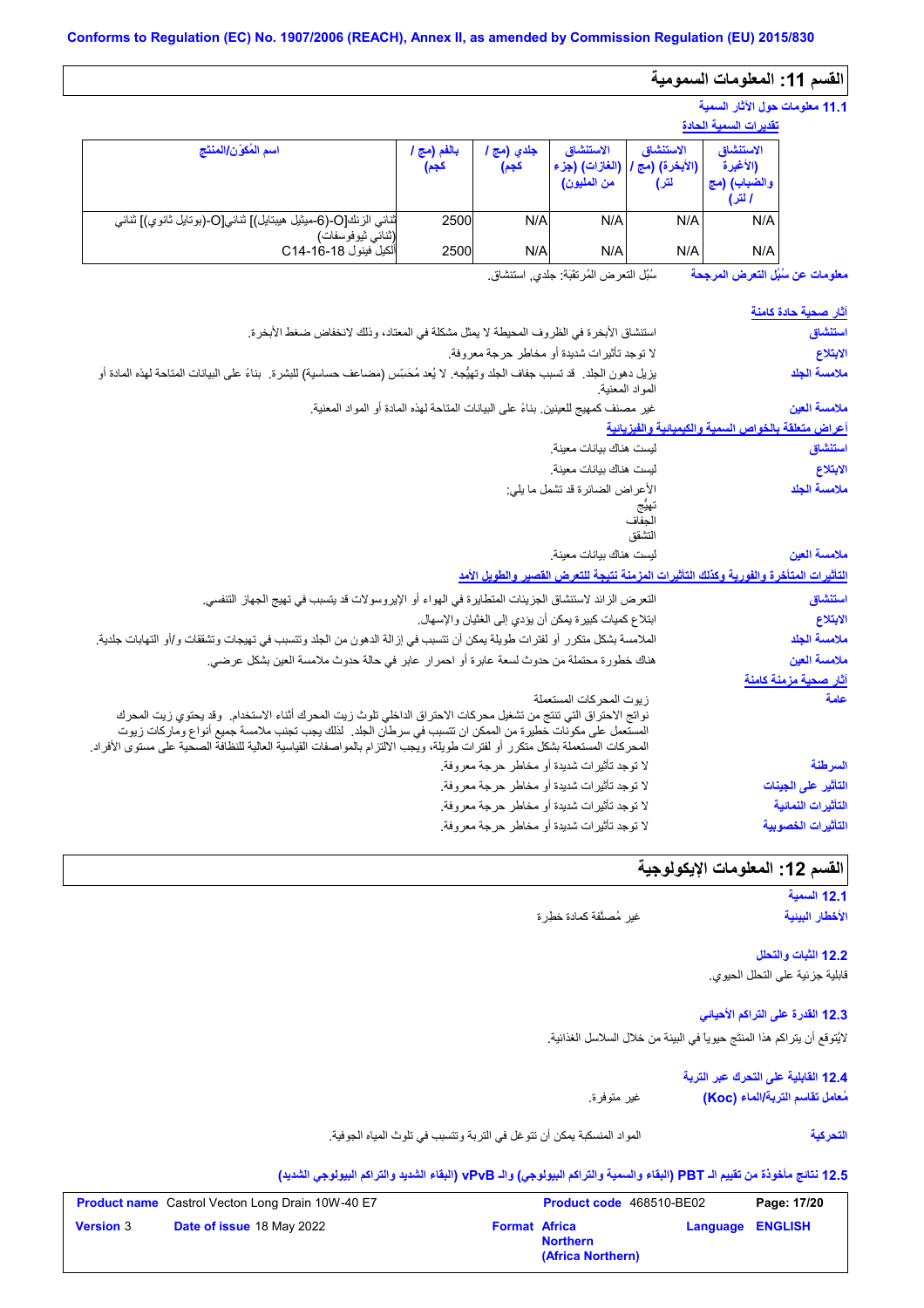المنتج لا يُلبي معايير ثبات المواد والتراكمية الأحيائية والسمية PBT أو معايير شدة الثبات وشدة التراكمية الأحيائية وفق لائحة المجلس الأوروبي رقم 1907/2006، الملحق XIII. This mixture does not contain any substances that are assessed to be a PBT or a vPvB.

### **12.6 التأثیرات الضارة الأخرى**

**معلومات بیئیة أخرى**

قد تتسبب السوائل المنسكبة في تكوین طبقة على أسطح الماء، وقد تتسبب في ضرر مادي للكائنات الحیة. وقد یتم إعاقة نقل الإكسجین أیضًا.

# **القسم :13 الاعتبارات المتعلقة بتصریف المواد والتخلص منھا**

| 13.1 طرق مُعالجة النفاية       |                                                                                                                                                                                                                                                                                                                                 |
|--------------------------------|---------------------------------------------------------------------------------------------------------------------------------------------------------------------------------------------------------------------------------------------------------------------------------------------------------------------------------|
| المَنتَج                       |                                                                                                                                                                                                                                                                                                                                 |
| طرق التخلص السليم من النفاية   | إذا أمكن، قم بتحضير المنتج لإعادة تدوير م. يجب أن يتم التخلص من المواد بمعرفة شخص معتمد / جهة معتمدة للتخلص من النفايات<br>وفقًا للقواعد المحلية.                                                                                                                                                                               |
| نفاية خطرة                     | نعم.                                                                                                                                                                                                                                                                                                                            |
| فائمة النفايات الأوروبية (EWC) |                                                                                                                                                                                                                                                                                                                                 |
| كود النفاية                    | تعيين النفاية                                                                                                                                                                                                                                                                                                                   |
| 13 02 08*                      | زيوت أخرى للتزليق وللمحركات والتروس                                                                                                                                                                                                                                                                                             |
|                                | ومع ذلك فإن الخروج عن الاستخدام المعد والمقصود بداية و/أو وجود أي مواد ملوثة محتملة قد يتطلب من المستخدم النهائي وضع وتعيين كود بديل للتخلص من النفايات.                                                                                                                                                                        |
| التغليف                        |                                                                                                                                                                                                                                                                                                                                 |
| طرق التخلص السليم من النفاية   | إذا أمكن، قم بتحضير المنتج لإعادة تدوير م. يجب أن يتم التخلص من المواد بمعرفة شخص معتمد / جهة معتمدة للتخلص من النفايات<br>وفقا للقواعد المحلية                                                                                                                                                                                 |
| الاحتياطات الخاصة              | لابد أن يجري التخلص من هذا المنتج وحاويته بطريقة آمنة٬ ينبغي الحذر عند مناولة الحاويات المُفرَّ غة التي لم ثنظف ولم ثغسل٬ قد                                                                                                                                                                                                    |
|                                | تظل بعض رواسب المنتج عالقة بالحاويات الفارغة أو قمصانها. تمثل الأوعية الفارغة أحد مخاطر الحريق ذلك أنها قد تحتوي بقايا<br>وأبخرة منتج قابل للاشتعال. لذا يُحظر لحام الأوعية الفارغة أو لحمها بالقصدير أو بالنحاس.   تجنب تتاثر المادة المنسكبة وجريانها<br>السطحي ووصولها إلى التربة و المجاري المائية والبالوعات ومجاري الصرف. |

#### **القسم :14 المعلومات المتعلقة بالنقل ADR/RID** غیر مقننة. تيح - - **14.4 مجموعة التعبئة** لا. - **ADN** غیر مقننة. - - - لا. - **IMDG** غیر مقننة. - - - لا. - **IATA** غیر مقننة. - - - لا. - **14.1 رقم الأمم المتحدة** .<br>**14.2** اسم الشحن الص **الخاص بالأمم المتحدة 14.3 فئة/فئات مخاطر النقل 14.5 الأخطار البیئیة معلومات إضافیة**

**14.6 احتیاطات خاصة للمُستخدم**

غیر متوفرة.

غیر متوفرة. **14.7 النقل سائباً بحسب اتفاقیات المنظمة البحریة الدولیة (IMO(**

# القسم 15: المعلومات التنظيمية

**15.1 تشریع/لوائح السلامة والصحة والبیئة الخاصة بالمادة أو الخلیط تنظیم (المجلس الأوروبي) رقم 1907/2006 (تسجیل الكیماویات وتقییمھا وترخیصھا REACH( المُلحق الرابع عشر؛ قائمة المواد الخاضعة للترخیص المُلحق الرابع عشر**

لم یُدرج أيٌ من المكونات.

|                  | <b>Product name</b> Castrol Vecton Long Drain 10W-40 E7 |                      | Product code 468510-BE02             |                         | Page: 18/20 |
|------------------|---------------------------------------------------------|----------------------|--------------------------------------|-------------------------|-------------|
| <b>Version</b> 3 | Date of issue 18 May 2022                               | <b>Format Africa</b> | <b>Northern</b><br>(Africa Northern) | <b>Language ENGLISH</b> |             |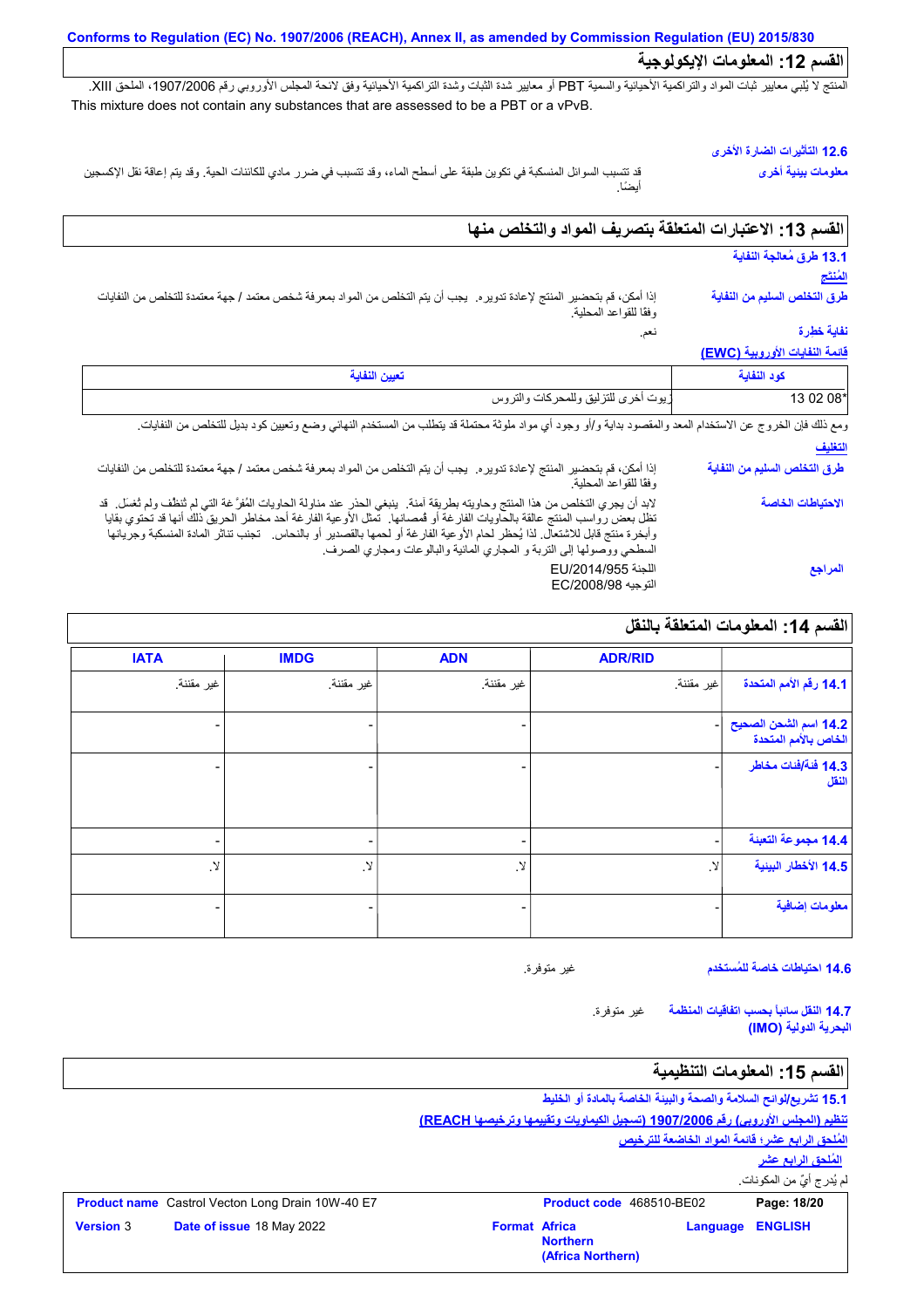# **Conforms to Regulation (EC) No. 1907/2006 (REACH), Annex II, as amended by Commission Regulation (EU) 2015/830** القسم 15: المعلومات التنظیمیة

# **لوائح أخرى مواد مُقلقة للغایة** لم یُدرج أيٌ من المكونات.

| <u>لوائح أخرى</u><br>الوضع وفق REACH (النظام<br>المتعلق بتسجيل وتقييم وترخيص<br>المواد الكيماوية) | تقوم الشركة، كما هو موضح في القسم 1، ببيع هذا المنتَج في الاتحاد الأوروبي وفقًا لمنطلبات هيئة REACH الحالية <sub>.</sub> |
|---------------------------------------------------------------------------------------------------|--------------------------------------------------------------------------------------------------------------------------|
| فَانَمة الولايات المتحدة (8b TSCA)                                                                | مُكوّزن واحد علىي الأقل غير مُدرَج.                                                                                      |
| مغزون أستراليا (AICS)                                                                             | مُكوّزن واحد على الأقل غير مُدرَ ج                                                                                       |
| قائمة كندا                                                                                        | مُكوِّن واحد على الأقل غير مُدرَ ج                                                                                       |
| فَائمة الصين (IECSC)                                                                              | مُكوّزن واحد علىي الأقل غير مُدرَ ج                                                                                      |
| فَائمة اليابان (CSCL)                                                                             | مُكوِّن واحد على الأقل غير مُدرَ ج                                                                                       |
| فَائِمة كوريا (KECI)                                                                              | كافة المُكوِّ نات مُدرجة بالقائمة أو مُستثناة منها.                                                                      |
| فَائمة الفلبين (PICCS)                                                                            | مُكوِّن واحد على الأقل غير مُدرَ ج                                                                                       |
| مخزون تايوان من المواد الكيميائية<br>(TCSI)                                                       | كافة المُكوِّ نات مُدرِ جة بالقائمة أو مُستثناة منها.                                                                    |
| مواد مستنفدة للأوزون (EU/1005/2009)                                                               |                                                                                                                          |
| لم تر د بالقائمة.                                                                                 |                                                                                                                          |
| $T = 100 \text{ A} \Omega / 0.4 \Omega$ $T = 100 \Omega$ $T = 100 \Omega$ $T = 100 \Omega$        |                                                                                                                          |

# **مواد مستنفدة للأوزون (/1005/2009EU(** رافات المست<u>نفدة المريضة .</u><br>الم ترِ د بالقائمة<u>.</u><br>الموا<u>فقة المسب</u><br>لم ترِ د بالقائمة.<br>الم تر

### **الموافقة المسبقة عن علم (PIC) (/649/2012EU(**

# **توجیھ سیفیسو**

ھذا المنتج لا یحكمھ التوجیھ سیفیسو.

**اللوائح الوطنیة فرنسا**

### **15.2 تقییم مأمونیة الكیماویات**

تم إجراء تقییم سلامة كیمیائیة لواحدة أو أكثر من مواد ھذا المزیج. لم یتم إجراء تقییم سلامة كیمیائیة لھذا المزیج نفسھ.

 $\mathsf{l}$ 

| الفسم 16: المعلومات الأخرى |                 |                                                                                                 |                                                                                                                    |                  |
|----------------------------|-----------------|-------------------------------------------------------------------------------------------------|--------------------------------------------------------------------------------------------------------------------|------------------|
| الاختصار ات                |                 |                                                                                                 | الـ ADN = اللوائح الأوروبية الخاصة بالنقل الدولي للبضائع الخطيرة عبر المجاري المائية الداخلية                      |                  |
|                            |                 | الـ ADR = الاتفاقية الأوروبية المتعلقة بنقل البضائع الخطيرة الدولي برا                          |                                                                                                                    |                  |
|                            |                 | ATE = تقدير السمية الحادة                                                                       |                                                                                                                    |                  |
|                            |                 | الـ BCF = مُعامل النركز الحيوي                                                                  |                                                                                                                    |                  |
|                            |                 | CAS = خدمة الملخصات الكبمبائية                                                                  |                                                                                                                    |                  |
|                            |                 | CLP = تنظيم التصنيف والتوسيم والتعبئة [لائحة (EC) رقم 1272/2008]                                |                                                                                                                    |                  |
|                            |                 | الـ CSA = تقييم السلامة الكيماوية                                                               |                                                                                                                    |                  |
|                            |                 | الـ CSR = تقرير السلامة الكيماوية                                                               |                                                                                                                    |                  |
|                            |                 | الـ DMEL = مستوى التأثير الأدنى المُشتَق                                                        |                                                                                                                    |                  |
|                            |                 | الـ DNEL = مستوى عدم التأثير المُشتق                                                            |                                                                                                                    |                  |
|                            |                 | EINECS = القائمة الأوروبية للمواد الكيميائية المتوفرة تجاريا                                    |                                                                                                                    |                  |
|                            |                 | ES = سينار يو التعرض                                                                            |                                                                                                                    |                  |
|                            |                 | بيان EUH = بيان الأخطار الخاصة بتنظيم التصنيف والتوسيم والتعبئة<br>EWC = فهرس النفاية الأوروبية |                                                                                                                    |                  |
|                            |                 | GHS = النظام المتوافق عالمياً لتصنيف وتوسيم المواد الكيميائية                                   |                                                                                                                    |                  |
|                            |                 | الـ IATA = رابطة النقل الجوي الدولي                                                             |                                                                                                                    |                  |
|                            |                 | اك IBC = حاوية سوائب وسبطة                                                                      |                                                                                                                    |                  |
|                            |                 | الـ IMDG! = البحرية الدولية للبضائع الخطرة                                                      |                                                                                                                    |                  |
|                            |                 | LogPow = لو غاريتم معامل تجزئة الأوكتانول/الماء                                                 |                                                                                                                    |                  |
|                            |                 |                                                                                                 | اك MARPOL = المُعاهدة الدولية لمنع التلوث الناجم عن السفن، 1973 المُعدَّلة بموجب بروتوكول 1978. ("ماربول" = التلوث |                  |
|                            |                 | البحر ي)                                                                                        |                                                                                                                    |                  |
|                            |                 | OECD = منظمة التعاون الأقتصادي والتنمبة                                                         |                                                                                                                    |                  |
|                            |                 | PBT = باقية وسامة ومتراكمة بيولوجيا                                                             |                                                                                                                    |                  |
|                            |                 | الـ PNEC = تركُّز عدم التأثير المُتوقَّع                                                        |                                                                                                                    |                  |
|                            |                 |                                                                                                 | REACH = التنظيم المتعلق بتسجيل وتقييم وترخيص المواد الكيماوية [نظام (المفوضية الأوروبية) رقم 1907/2006]            |                  |
|                            |                 | RID = التنظيمات الدولية لحمل البضائع الخطرة عبر السكك الحديدية                                  |                                                                                                                    |                  |
|                            |                 | SADT = درجة حرارة التحلل المتسار ع ذاتيًا                                                       | RRN = رقم التسجيل في التنظيم المتعلِّق بتسجيل وتقييم وترخيص المواد الكيماوية (REACH)                               |                  |
|                            |                 | SVHC = مو اد مثبر ة لقلق شدبد                                                                   |                                                                                                                    |                  |
|                            |                 | STOT-RE = السمية الموجهة إلى عضو مستهدف- عند تكرار التعرض                                       |                                                                                                                    |                  |
|                            |                 | STOT-SE = السمية الموجهة إلى عضو مستهدف - عند التعرض لمرة واحدة                                 |                                                                                                                    |                  |
|                            |                 | TWA = المتوسط الزمني المرجح                                                                     |                                                                                                                    |                  |
|                            |                 | UN = الأمم المتحدة                                                                              |                                                                                                                    |                  |
| Page: 19/20                |                 | Product code 468510-BE02                                                                        | <b>Product name</b> Castrol Vecton Long Drain 10W-40 E7                                                            |                  |
| <b>ENGLISH</b>             | <b>Language</b> | <b>Format Africa</b>                                                                            | Date of issue 18 May 2022                                                                                          | <b>Version</b> 3 |
|                            |                 | <b>Northern</b><br>(Africa Northern)                                                            |                                                                                                                    |                  |